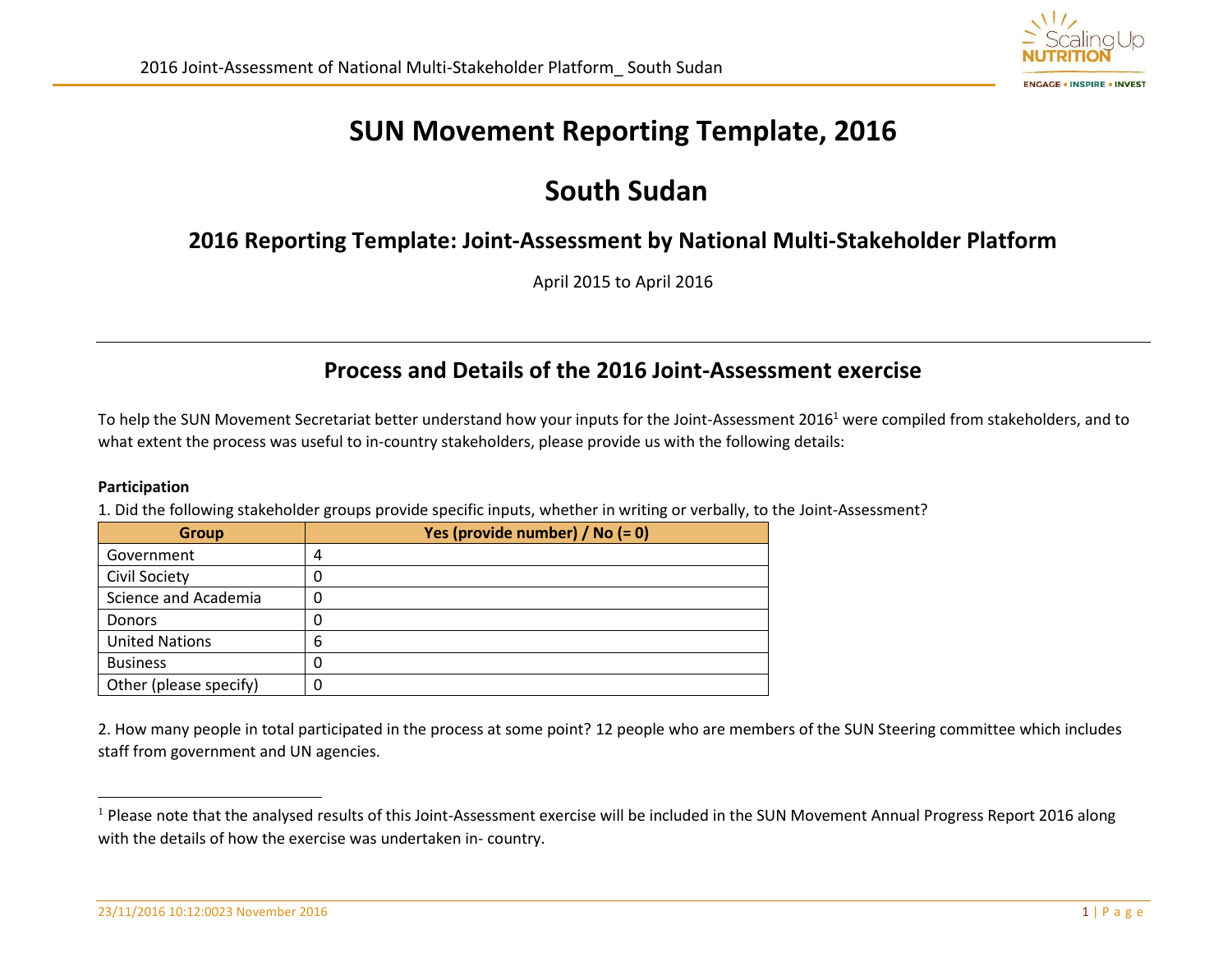

#### **Process**

3. Was the Joint-Assessment data gathered and/or reviewed during a face-to-face meeting, or via email?

\_\_\_\_\_\_\_\_\_\_\_\_\_\_\_\_\_\_\_\_\_\_\_\_\_\_\_\_\_\_\_\_\_\_\_\_\_\_\_\_\_\_\_\_\_\_\_\_\_\_\_\_\_\_\_\_\_\_\_\_\_\_\_\_\_\_\_\_\_\_\_\_\_\_\_\_\_\_\_\_\_\_\_\_\_\_\_\_\_\_\_

\_\_\_\_\_\_\_\_\_\_\_\_\_\_\_\_\_\_\_\_\_\_\_\_\_\_\_\_\_\_\_\_\_\_\_\_\_\_\_\_\_\_\_\_\_\_\_\_\_\_\_\_\_\_\_\_\_\_\_\_\_\_\_\_\_\_\_\_\_\_\_\_\_\_\_\_\_\_\_\_\_\_\_\_\_\_\_\_\_\_\_\_\_\_\_\_\_

\_\_\_\_\_\_\_\_\_\_\_\_\_\_\_\_\_\_\_\_\_\_\_\_\_\_\_\_\_\_\_\_\_\_\_\_\_\_\_\_\_\_\_\_\_\_\_\_\_\_\_\_\_\_\_\_\_\_\_\_\_\_\_\_\_\_\_\_\_\_\_\_\_\_\_\_\_\_\_\_\_\_\_\_\_\_\_\_\_\_\_\_\_\_\_\_\_

| Step               | Format                                                   |
|--------------------|----------------------------------------------------------|
| Collection         | Email<br>Meeting<br>$\overline{\text{X}}$<br>$\mathbf v$ |
| Review, validation | Email<br>Meeting<br>$\overline{X}$                       |

4. If a collection or validation meeting did take place, please attach a photo of it if possible

### **Usefulness**

5. If a collection or validation meeting did take place, would you say that the meeting was useful to participants, beyond the usual work of the MSP? Yes / No  $; Yes$ 

Why?

Members were able to know what was being presented in the progress report.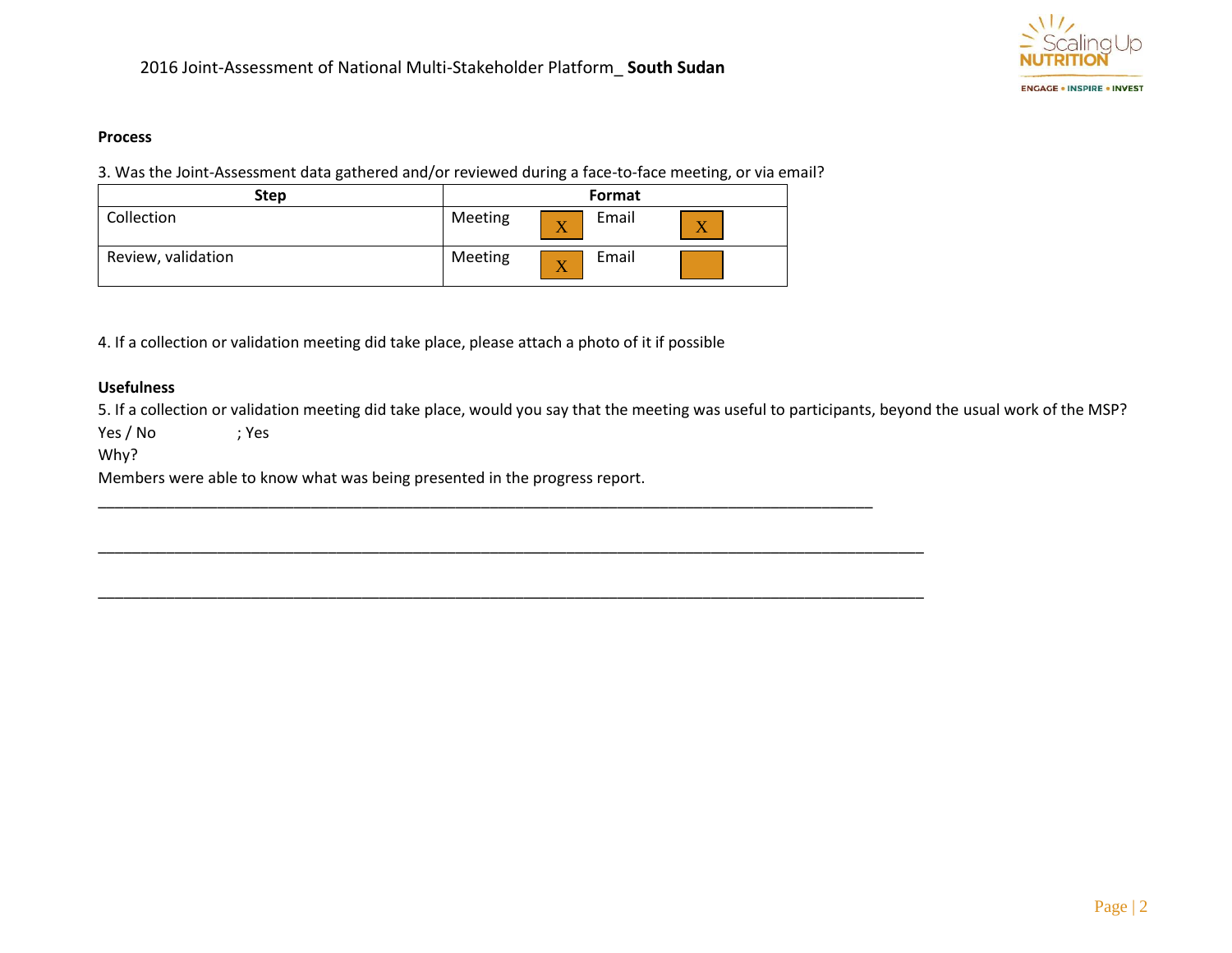

| $\rm N/A$                         |                    |                |                                         |                                     |                                  |
|-----------------------------------|--------------------|----------------|-----------------------------------------|-------------------------------------|----------------------------------|
| Not applicable                    | <b>Not started</b> | <b>Started</b> | On-going                                | <b>Nearly completed</b>             | <b>Completed</b>                 |
| Progress Marker not applicable to | Nothing in         |                | Planning begun   Planning completed and | Implementation complete with        | Fully operational /Target        |
| current context                   | place              |                | implementation initiated                | gradual steps to processes becoming | achieved/On-going with continued |
|                                   |                    |                |                                         | operational                         | monitoring/Validated/Evidence    |
|                                   |                    |                |                                         |                                     | provided                         |

# *Process 1: Bringing people together in the same space for action*

#### **PROCESS 1: Bringing people together in the same space for action**

Strengthened coordinating mechanisms at national and sub-national level enable in-country stakeholders to better work for improved nutrition outcomes. Functioning multi-stakeholder and multi-sectoral platforms enable the delivery of joint results, through facilitated interactions on nutrition related issues, among sector relevant stakeholders. Functioning multi-stakeholder platforms (MSP) enable the mobilisation and engagement of relevant stakeholders, assist relevant national bodies in their decision making, enable consensus around joint interests and recommendations and foster dialogue at the local level. **Progress marker 1.1: Select / develop coordinating mechanisms at country level**

| r rogress marker 1.1. Select / develop coordinating incenditions at country lever                 |                                                                                                                                                                                   |                                       |                                                                                                                                                                                         |
|---------------------------------------------------------------------------------------------------|-----------------------------------------------------------------------------------------------------------------------------------------------------------------------------------|---------------------------------------|-----------------------------------------------------------------------------------------------------------------------------------------------------------------------------------------|
| <b>DEFINITION</b>                                                                                 | <b>POSSIBLE SIGNS</b>                                                                                                                                                             | <b>FINAL PLATFORM</b><br><b>SCORE</b> | WHAT ACTIVITIES / INTERVENTIONS UNDERLIE<br><b>EACH SCORE</b>                                                                                                                           |
| This progress marker looks at<br>the extent to which                                              | " Formal multi-sectoral and multi-stakeholder coordinating<br>structure in place and functioning, such as a high level                                                            | $\overline{2}$                        | Steering committee; planning stage for<br>constituting the multi-stakeholder platform                                                                                                   |
| coordination mechanisms are                                                                       | convening body from government (political endorsement)                                                                                                                            |                                       | and other coordinating structures.                                                                                                                                                      |
| established at government                                                                         | • Official nomination of SUN Government Focal Point as                                                                                                                            | 4                                     | SUN Government Focal Point available and                                                                                                                                                |
| level and are regularly                                                                           | coordinator                                                                                                                                                                       |                                       | Terms of reference agreed upon                                                                                                                                                          |
| convened by high-level                                                                            | • Convene MSP members on a regular basis                                                                                                                                          |                                       | Plan to have MSP meeting monthly once it is                                                                                                                                             |
| officials. It indicates if non-<br>state constituencies such as<br>the UN Agencies, donors, civil | Appoint Focal Points/conveners for Key Stakeholder Groups<br>e.g. Donor convener, Civil Society Coordinators, UN Focal<br>Point, Business Liaison Person, Academic representative |                                       | constituted.                                                                                                                                                                            |
| society organisations and<br>businesses have organised                                            | Institutional analysis conducted of capacity of high-level<br>structure                                                                                                           | <b>NA</b>                             |                                                                                                                                                                                         |
| themselves in networks with<br>convening and coordinating<br>functions.                           | Establish or refine terms of reference, work plans and other<br>types of enabling arrangements [Supporting documents<br>requested]                                                |                                       | Planned to have Terms of reference for<br>different<br>networks<br>constituted;<br>once<br>planned to have costed work-plans for the<br>networks and national SUN Movement<br>work-plan |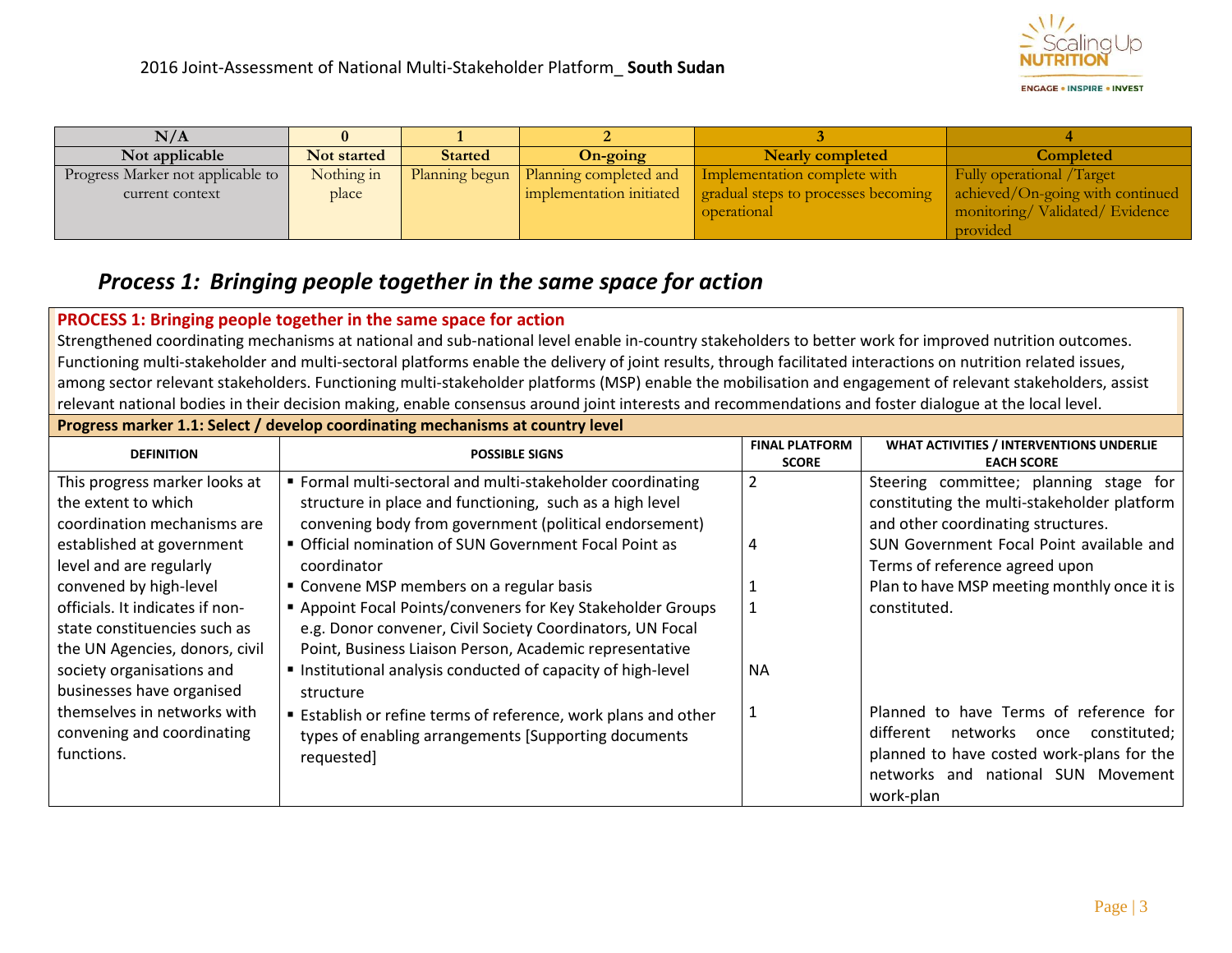

|                                 | Progress marker 1.2: Coordinate internally and expand membership/engage with other actors for broader influence |              |                                                |  |  |
|---------------------------------|-----------------------------------------------------------------------------------------------------------------|--------------|------------------------------------------------|--|--|
| This progress marker looks at   | Expand MSP to get key members on board                                                                          |              | Information sharing sessions and advocacy      |  |  |
| the extent to which             | Additional relevant line ministries, departments                                                                | $\mathbf{1}$ | workshops planned for different stakeholders   |  |  |
| coordinating mechanisms         | and agencies on board e.g. nutrition-sensitive                                                                  |              | and relevant line ministries                   |  |  |
| established by the              | sectors                                                                                                         |              |                                                |  |  |
| government and by non-state     | Actively engage executive level political leadership                                                            | 1            | meetings planned for senior<br>High level      |  |  |
| constituencies are able to      | ■ Key stakeholder groups working to include new                                                                 | 1            | government officials, ministers, members of    |  |  |
| reach out to relevant           | members e.g. Development partners; diverse civil                                                                |              | parliament                                     |  |  |
| members from various            | society groups; private sector partnerships; media;                                                             |              |                                                |  |  |
| sectors, to broaden the         | parliamentarians; scientists and academics                                                                      |              |                                                |  |  |
| collective influence on         | <b>Engage with actors or groups specialised on</b>                                                              | $\mathbf{1}$ | Information sharing meetings planned for NGOs  |  |  |
| nutrition-relevant issues. It   | specific themes such as gender, equity, WASH etc                                                                |              | focusing on nutrition, WASH, Food Security and |  |  |
| also analyses the extent to     | <b>Establish decentralised structures and/or</b>                                                                | <b>NA</b>    | Livelihood                                     |  |  |
| which local levels are involved | processes that support planning and action locally,                                                             |              |                                                |  |  |
| in the multi-stakeholder-       | and create a feedback loop between the central                                                                  |              |                                                |  |  |
| sector approach in nutrition    | and local levels, including community, and                                                                      |              |                                                |  |  |
| (e.g. decentralisation of       | vulnerable groups. [Provide examples, if available]                                                             |              |                                                |  |  |
| platforms).                     |                                                                                                                 |              |                                                |  |  |
|                                 | Progress marker 1.3: Engage within/ contribute to multi-stakeholder platform (MSP)                              |              |                                                |  |  |
| This progress marker looks at   | · Ensure MSP delivers effective results against                                                                 | <b>NA</b>    | Engaging the different stakeholders not yet    |  |  |
| the actual functioning of the   | agreed work-plans                                                                                               |              | done as current focus is the setting up of     |  |  |
| MSP to facilitate regular       | <b>Ensure regular contribution of all relevant MSP</b>                                                          |              | different networks. Afterwards, the networks   |  |  |
| interactions among relevant     | stakeholders in discussions on: policy/legal                                                                    |              | will produce their respective work-plans.      |  |  |
| stakeholders. It indicates the  | framework, CRF, plans, costing, financial tracking                                                              |              |                                                |  |  |
| capacity within the multi-      | and reporting, annual reviews.                                                                                  |              |                                                |  |  |
| stakeholder platforms to        | " Regularly use platform for interaction on nutrition-                                                          |              |                                                |  |  |
| actively engage all             | related issues among sector-relevant stakeholders                                                               |              |                                                |  |  |
| stakeholders, set significant   | Get platform to agree on agenda / prioritisation of                                                             |              |                                                |  |  |
| agendas, reach consensus to     | <b>issues</b>                                                                                                   |              |                                                |  |  |
| influence decision making       | ■ Use results to advocate / influence other decision-                                                           |              |                                                |  |  |
| process and take mutual         | making bodies                                                                                                   |              |                                                |  |  |
| ownership and accountability    | ■ Key stakeholder groups linking with global support                                                            |              |                                                |  |  |
| of the results.                 | system and contributing to MSP/nutrition actions                                                                |              |                                                |  |  |
|                                 | e.g. financial, advocacy, active involvement                                                                    |              |                                                |  |  |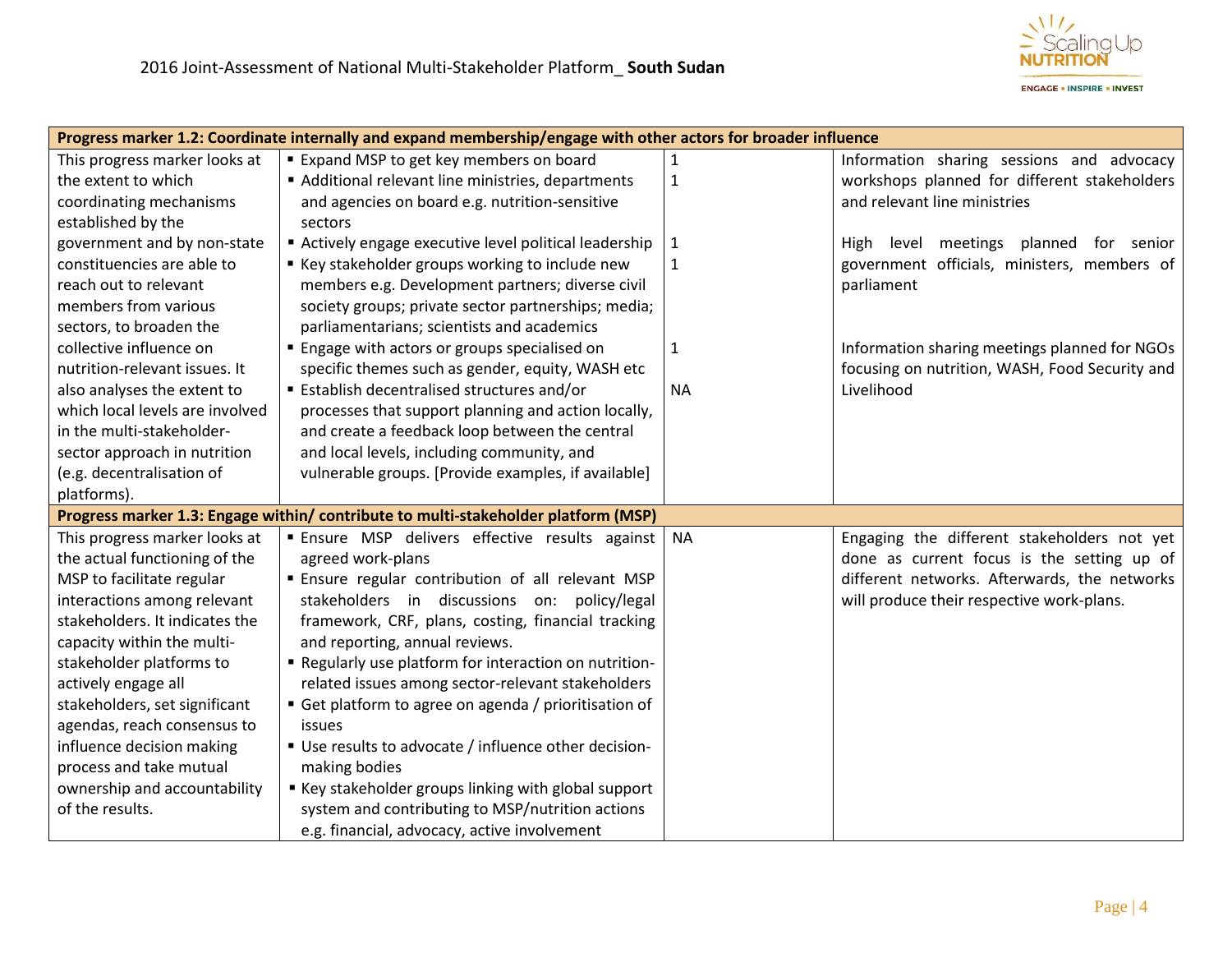

|                                | Progress marker 1.4: Track, report and critically reflect on own contributions and accomplishments |           |  |
|--------------------------------|----------------------------------------------------------------------------------------------------|-----------|--|
| This progress marker looks at  | • Monitor and report on proceedings and results of   NA                                            |           |  |
| the capacity of the multi-     | MSP (including on relevant websites, other                                                         |           |  |
| stakeholder platform as a      | communication materials) on a regular basis                                                        |           |  |
| whole to be accountable for    | [Supporting documents requested from the latest                                                    |           |  |
| collective results. It implies | reporting cycle]                                                                                   |           |  |
| that constituencies within the | ■ Key stakeholder groups tracking commitments and                                                  |           |  |
| MSP are capable to track and   | are able to report on an annual basis, at a minimum                                                |           |  |
| report on own contributions    | e.g. financial commitments, Nutrition for Growth                                                   |           |  |
| and achievements.              | commitments, etc.                                                                                  |           |  |
|                                | Progress marker 1.5: Sustain the political impact of the multi-stakeholder platform                |           |  |
| This progress marker looks at  | Integrate MSP mechanism on nutrition into                                                          | <b>NA</b> |  |
| how the multi-stakeholder      | national development planning mechanisms                                                           |           |  |
| approach to nutrition is       | " Continuous involvement of the executive level of                                                 |           |  |
| institutionalised in national  | political leadership irrespective of turnover                                                      |           |  |
| development planning           | Institutional commitments from key stakeholder                                                     |           |  |
| mechanisms and in lasting      | groups                                                                                             |           |  |
| political commitments, not     |                                                                                                    |           |  |
| only by the government         |                                                                                                    |           |  |
| executive power but also by    |                                                                                                    |           |  |
| the leadership of agencies and |                                                                                                    |           |  |
| organisations.                 |                                                                                                    |           |  |

| <b>Stakeholders</b> | Description/Key contribution of each stakeholder to Process One                        |
|---------------------|----------------------------------------------------------------------------------------|
| Government          | Development of the work-plan for the revitalisation of the SUN Movement in the country |
| <b>UN</b>           | Development of the work-plan for the revitalisation of the SUN Movement in the country |
| Donor               |                                                                                        |
| <b>Business</b>     |                                                                                        |
| <b>CSO</b>          |                                                                                        |
| <b>Others</b>       |                                                                                        |

#### **OVERALL SUMMARY OF PROGRESS ACHIEVED OVER THE PAST YEAR (APRIL 2015 – APRIL 2016) FOR PROCESS 1: Bringing people together in the same space** (i.e. Overall achievements/positive changes/ key challenges and suggestions for improvements/ other relevant activities in the context of scaling up nutrition efforts in country)

The past one year has been for re-organisation and strategizing on how SUN Movement activities can be revitalized. As part of the revitalization process, a consultant was recruited by the UN partners and seconded to the Ministry of Health to support the process. The consultant started work beginning of April 2016 and a six month work-plan regarding the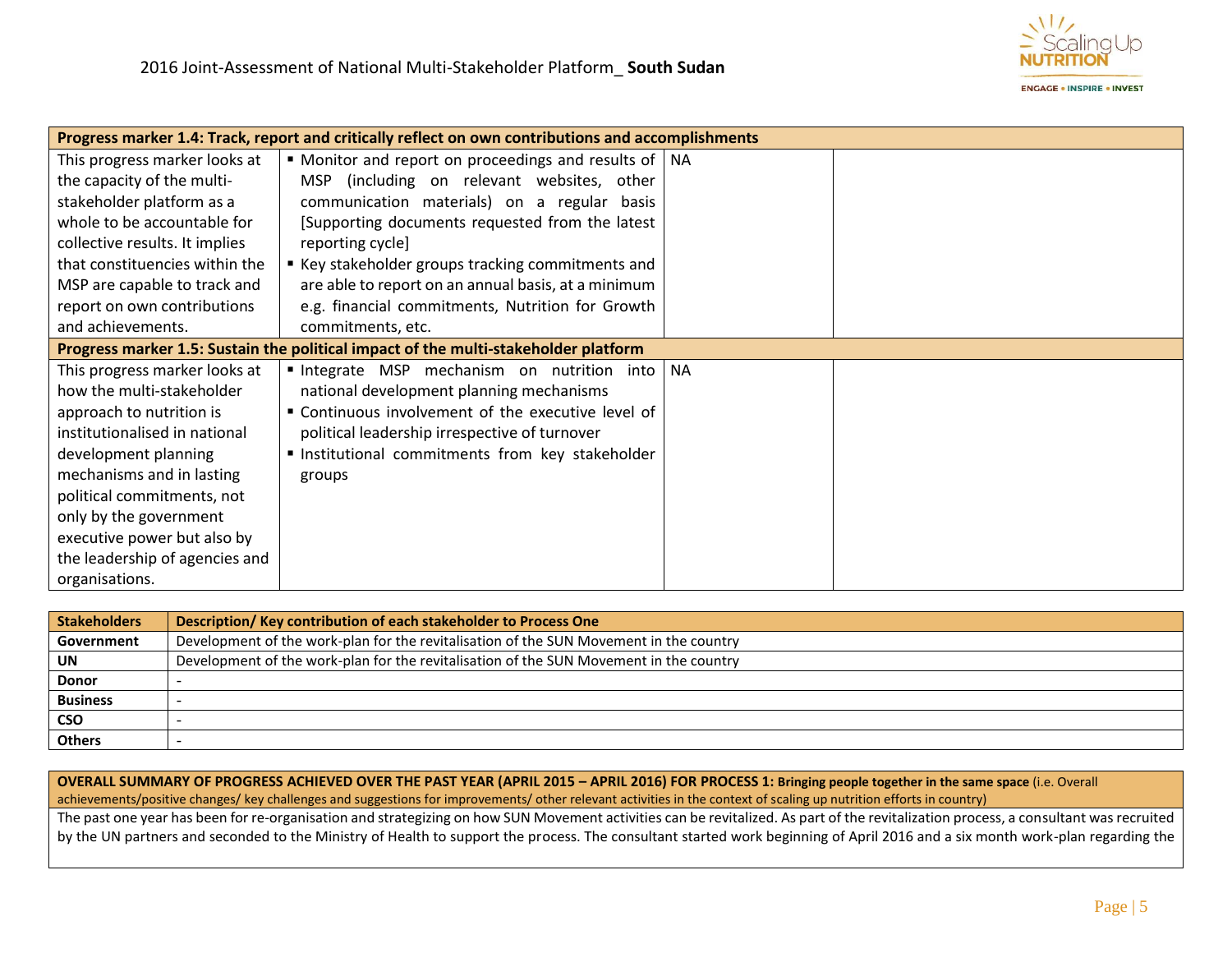

revitalization process was developed. The focus is about bringing the different stakeholders together, form their different networks and thereafter the formation of the Multi Stakeholder Platform.

There many pressing and competing priorities in South Sudan and the situation is worsened by the limited available resources. The SUN Movement in South Sudan will prevailing context in South Sudan

There is a Country SUN Movement steering committee composed of staff from government and UN agencies. The steering committee is engaged in planning towards the establishment of multi-stakeholder platform. With support from UN agencies, a consultant is in-country to support the revitalisation of the SUN Movement. Some of the key activities planned include information sharing and advocacy workshops leading to the formation of different networks. High level meetings are planned for senior government staff including undersecretaries and ministers of line ministries, members of parliament, representative of UN agencies, development partners and civil society organisations. A national work-plan will be developed and re-launch of the SUN Movement conducted and a possibility of presence of high level government leaders.

# *Process 2: Ensuring a coherent policy and legal framework*

| N/A                            |                             |                |          |                                                                                                   |                                  |
|--------------------------------|-----------------------------|----------------|----------|---------------------------------------------------------------------------------------------------|----------------------------------|
| Not applicable                 | <b>Not started</b>          | <b>Started</b> | On-going | <b>Nearly completed</b>                                                                           | <b>Completed</b>                 |
| Progress Marker not applicable | Nothing in place   Planning |                |          | Planning completed and $\vert$ Implementation complete with                                       | Fully operational /Target        |
| to current context             |                             | begun          |          | implementation initiated   gradual steps to processes becoming   achieved/On-going with continued |                                  |
|                                |                             |                |          | operational                                                                                       | monitoring / Validated/ Evidence |
|                                |                             |                |          |                                                                                                   | provided                         |

### **Process 2: Ensuring a coherent policy and legal framework**

The existence of a coherent policy and legal framework should inform and guide how in-country stakeholders work together for improved nutrition outcomes. Updated policies, strategies and legislations are fundamental to prevent conflicts of interest among the wide range of actors involved in a complex societal topic such as nutrition. This process focuses on the enabling policy and legal environment.

**Progress marker 2.1: Continuously analyse existing nutrition-relevant policies and legislations DEFINITION POSSIBLE SIGNS FINAL PLATFORM SCORE WHAT ACTIVITIES / INTERVENTIONS UNDERLIE EACH SCORE** This progress marker looks at the extent to which existing nutrition-relevant (specific and sensitive) policies and legislations are analysed using multi-sectoral consultative processes with representation from various stakeholders, especially civil society Regular multi-sectoral analysis and stock-take of existing policies and regulations Reflect on existing policies and legal framework **Existence of review papers** Indicate any nutrition relevant (specific and sensitive) policies and legislations identified, analysed during the reporting period and specify the type of consultative process that was applied NA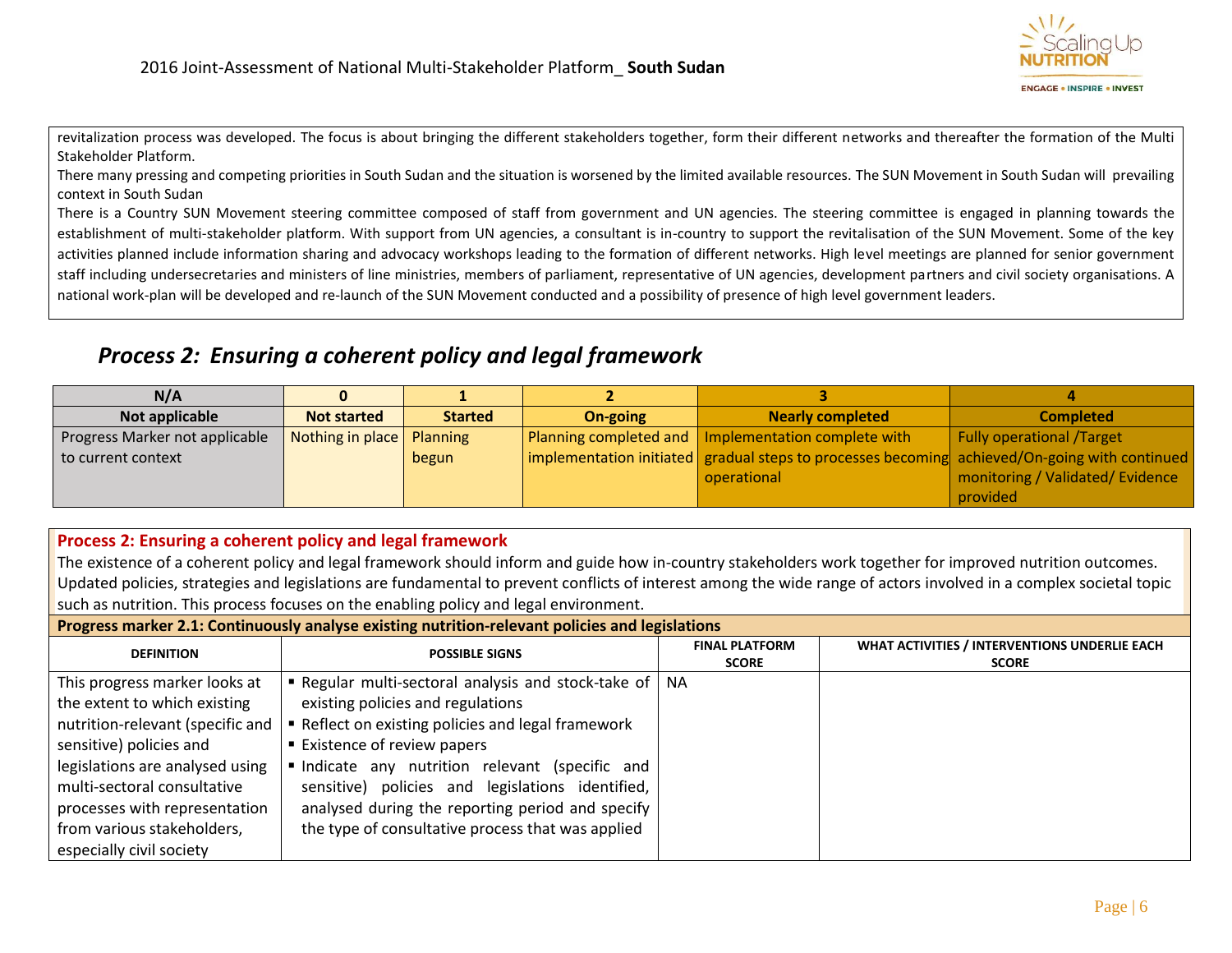

| representatives. It indicates    | Minimum Requirements for Scoring 4: Countries                                                                                                       |           |  |
|----------------------------------|-----------------------------------------------------------------------------------------------------------------------------------------------------|-----------|--|
| the availability of stock-taking | are required to provide evidence of the analysed                                                                                                    |           |  |
| documents and continuous         | policies and legislations                                                                                                                           |           |  |
| context analysis that can        |                                                                                                                                                     |           |  |
| inform and guide policy          |                                                                                                                                                     |           |  |
| making.                          |                                                                                                                                                     |           |  |
|                                  | Progress marker 2.2: Continuously engage in advocacy to influence the development, update and dissemination of relevant policy and legal frameworks |           |  |
| This progress marker looks at    | Existence of a national advocacy and                                                                                                                | <b>NA</b> |  |
| the extent to which in-country   | communication strategy                                                                                                                              |           |  |
| stakeholders are able to         | Advocacy for reviewing or revising policies and                                                                                                     |           |  |
| contribute, influence and        | legal framework with assistance from other MSP                                                                                                      |           |  |
| advocate for the development     | members to ascertain quality                                                                                                                        |           |  |
| of an updated or new policy      | " Develop common narrative and joint statements                                                                                                     |           |  |
| and legal framework for          | to effectively influence policy making                                                                                                              |           |  |
| improved nutrition and its       | Parliamentary attention and support (e.g. groups                                                                                                    |           |  |
| dissemination (i.e. advocacy     | that deal specifically with nutrition; votes in                                                                                                     |           |  |
| and communication strategies     | support of MSP suggested changes)                                                                                                                   |           |  |
| in place to support the          |                                                                                                                                                     |           |  |
| dissemination of relevant        | Influence of nutrition champions in advancing                                                                                                       |           |  |
| policies). It focuses on how     | pro-nutrition policies                                                                                                                              |           |  |
| countries ascertain policy and   | Key stakeholder groups promote integration of                                                                                                       |           |  |
| legal coherence across           | nutrition in national policies and other related                                                                                                    |           |  |
| different ministries and try to  | development actions                                                                                                                                 |           |  |
| broaden political support by     | " Publications, policy briefs, press engagement                                                                                                     |           |  |
| encouraging parliamentarian      | examples, workshops                                                                                                                                 |           |  |
| engagement.                      | " Dissemination and communication of policy /                                                                                                       |           |  |
| It also focuses on the efforts   | legal framework by key stakeholders among                                                                                                           |           |  |
| of in-country stakeholders to    | relevant audiences                                                                                                                                  |           |  |
| influence decision makers for    | <b>Minimum Requirements for Scoring 4: Countries</b>                                                                                                |           |  |
| legislations and evidence-       | are required to provide evidence of advocacy                                                                                                        |           |  |
| based policies that empower      | impact on policy and legal frameworks and                                                                                                           |           |  |
| the most vulnerable and          | supporting strategies                                                                                                                               |           |  |
| disadvantaged (children and      |                                                                                                                                                     |           |  |
| women) through equity-based      |                                                                                                                                                     |           |  |
| approaches.                      |                                                                                                                                                     |           |  |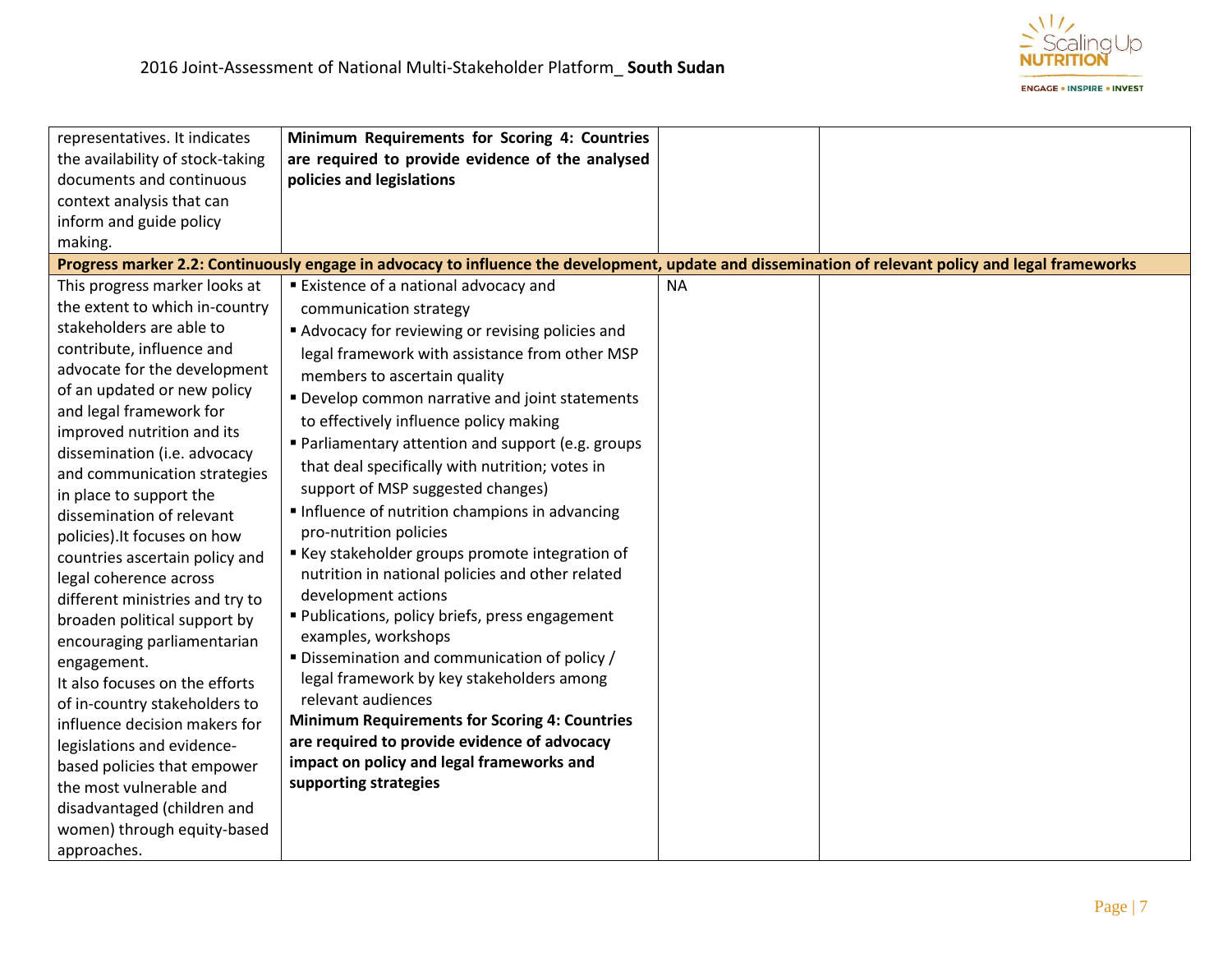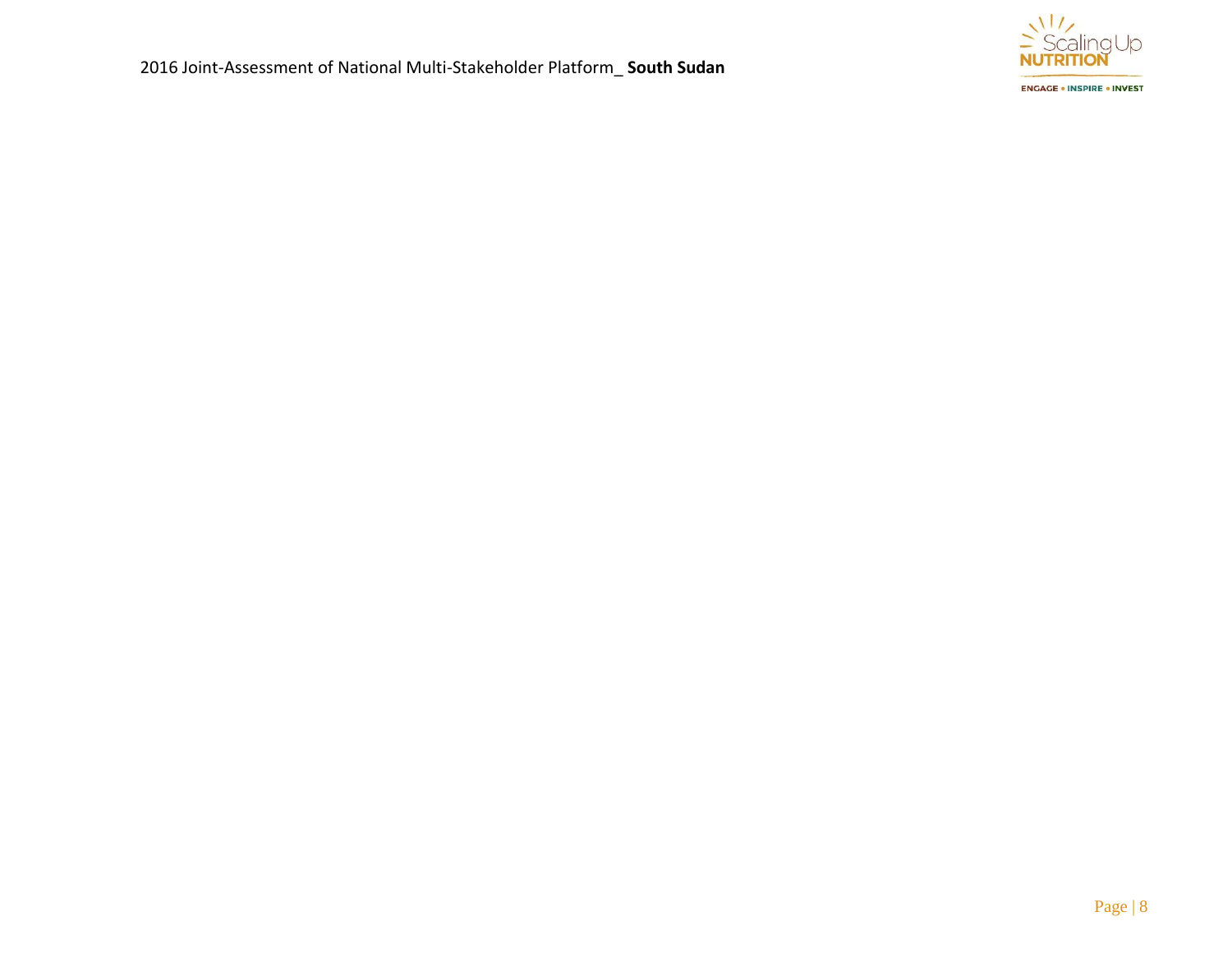|                                 | Progress marker 2.3: Develop or update coherent policies and legal frameworks through coordinated and harmonised in-country stakeholders efforts |  |
|---------------------------------|--------------------------------------------------------------------------------------------------------------------------------------------------|--|
| This progress marker looks at   | "Coordinate nutrition policies and regulation                                                                                                    |  |
| the extent to which in-country  | between relevant line-ministries                                                                                                                 |  |
| stakeholders - government       | E.g. - Existence of national ministerial guidelines /                                                                                            |  |
| (i.e. line ministries) and non- | advice / support for mainstreaming nutrition in                                                                                                  |  |
| state partners - coordinate     | sector policies.                                                                                                                                 |  |
| their inputs to ensure the      | Key Stakeholder Groups coordinate<br>and                                                                                                         |  |
| development of a coherent       | harmonise inputs to national nutrition related                                                                                                   |  |
| policy and legislation          | policies and legislation (specific and sensitive)                                                                                                |  |
| framework.                      | Develop/update policies / legal framework with                                                                                                   |  |
|                                 | assistance from other MSP members to ascertain                                                                                                   |  |
|                                 | quality.                                                                                                                                         |  |
|                                 | <b>Existence of updated policies and strategies</b>                                                                                              |  |
|                                 | relevant (specific and sensitive)                                                                                                                |  |
|                                 | Existence of comprehensive legislation relevant to                                                                                               |  |
|                                 | nutrition with focus on International Codes for                                                                                                  |  |
|                                 | BMS, food fortification and maternal leave and                                                                                                   |  |
|                                 | policies that empower women                                                                                                                      |  |
|                                 | Ascertain nutrition policy coherence with other,                                                                                                 |  |
|                                 | development-related policies such as trade,                                                                                                      |  |
|                                 | agriculture, other                                                                                                                               |  |
|                                 | Minimum Requirements for Scoring 4: Countries                                                                                                    |  |
|                                 | are required to provide evidence of the policies and                                                                                             |  |
|                                 | legislations developed through coordinated efforts                                                                                               |  |
|                                 | Progress marker 2.4: Operationalise / enforce the legal frameworks                                                                               |  |
| This progress marker looks at   | Availability of national and sub-national                                                                                                        |  |
| the availability of mechanisms  | guidelines to operationalise legislation                                                                                                         |  |
| to operationalise and enforce   | Existence of national / sub-national mechanisms                                                                                                  |  |
| legislations such as the        | to operationalise and enforce legislation                                                                                                        |  |
| International Code of           | [Please share any relevant reports/documents]                                                                                                    |  |
| Marketing of Breast-Milk        | <b>Minimum Requirements for Scoring 4: Countries</b>                                                                                             |  |
| Substitutes, Maternity Leave    | are required to provide evidence of law                                                                                                          |  |
| Laws, Food Fortification        | enforcement                                                                                                                                      |  |
| Legislation, Right to Food,     |                                                                                                                                                  |  |
| among others.                   |                                                                                                                                                  |  |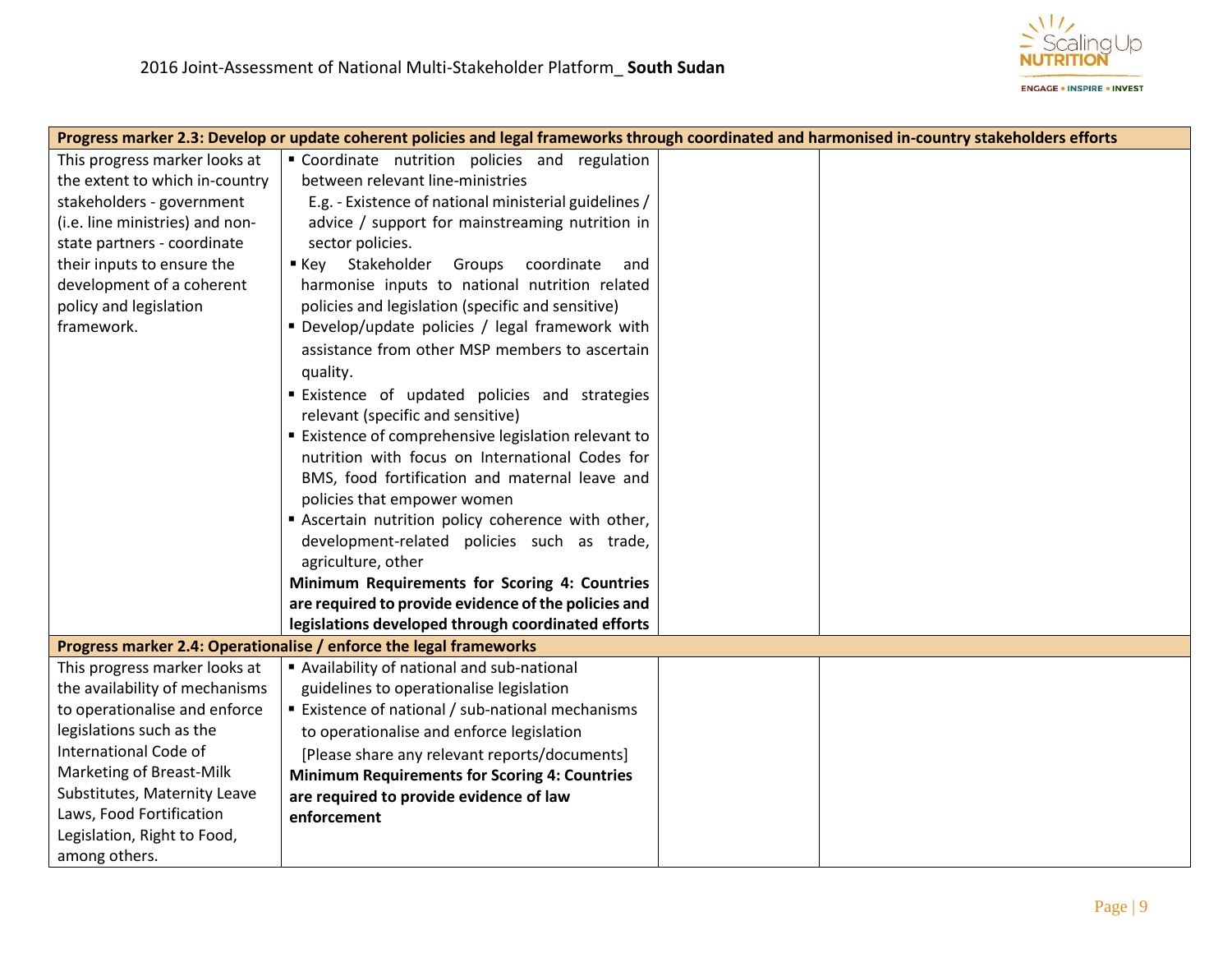

|                                 | Progress marker 2.5: Track and report for learning and sustaining the policy and legislation impact |  |  |  |
|---------------------------------|-----------------------------------------------------------------------------------------------------|--|--|--|
| This progress marker looks at   | Existence and use of policy studies, research                                                       |  |  |  |
| the extent to which existing    | monitoring reports, impact evaluations, public                                                      |  |  |  |
| policies and legislations have  | disseminations etc.                                                                                 |  |  |  |
| been reviewed and evaluated     | Individual stakeholder groups contribution to                                                       |  |  |  |
| to document best practices      | mutual learning                                                                                     |  |  |  |
| and the extent to which         | Minimum Requirements for Scoring 4: Countries                                                       |  |  |  |
| available lessons are shared by | are required to provide evidence of lessons learned                                                 |  |  |  |
| different constituencies within | from reviews and evaluations, such as case studies                                                  |  |  |  |
| the multi-stakeholder           | and reports                                                                                         |  |  |  |
| platforms.                      |                                                                                                     |  |  |  |

| <b>Stakeholders</b> | Description/Key contribution of each Stakeholder to Process Two |
|---------------------|-----------------------------------------------------------------|
| Government          | $\sim$                                                          |
| <b>UN</b>           |                                                                 |
| <b>Donor</b>        |                                                                 |
| <b>Business</b>     |                                                                 |
| <b>CSO</b>          |                                                                 |
| <b>Others</b>       |                                                                 |

**OVERALL SUMMARY OF PROGRESS ACHIEVED OVER THE PAST YEAR (APRIL 2015 – APRIL 2016) FOR PROCESS 2: Coherent policy and legal framework** (i.e. Overall achievements/positive changes/ key challenges and suggestions for improvements/ other relevant activities in the context of scaling up nutrition efforts in country)

We are yet to undertake activities under process 2 above.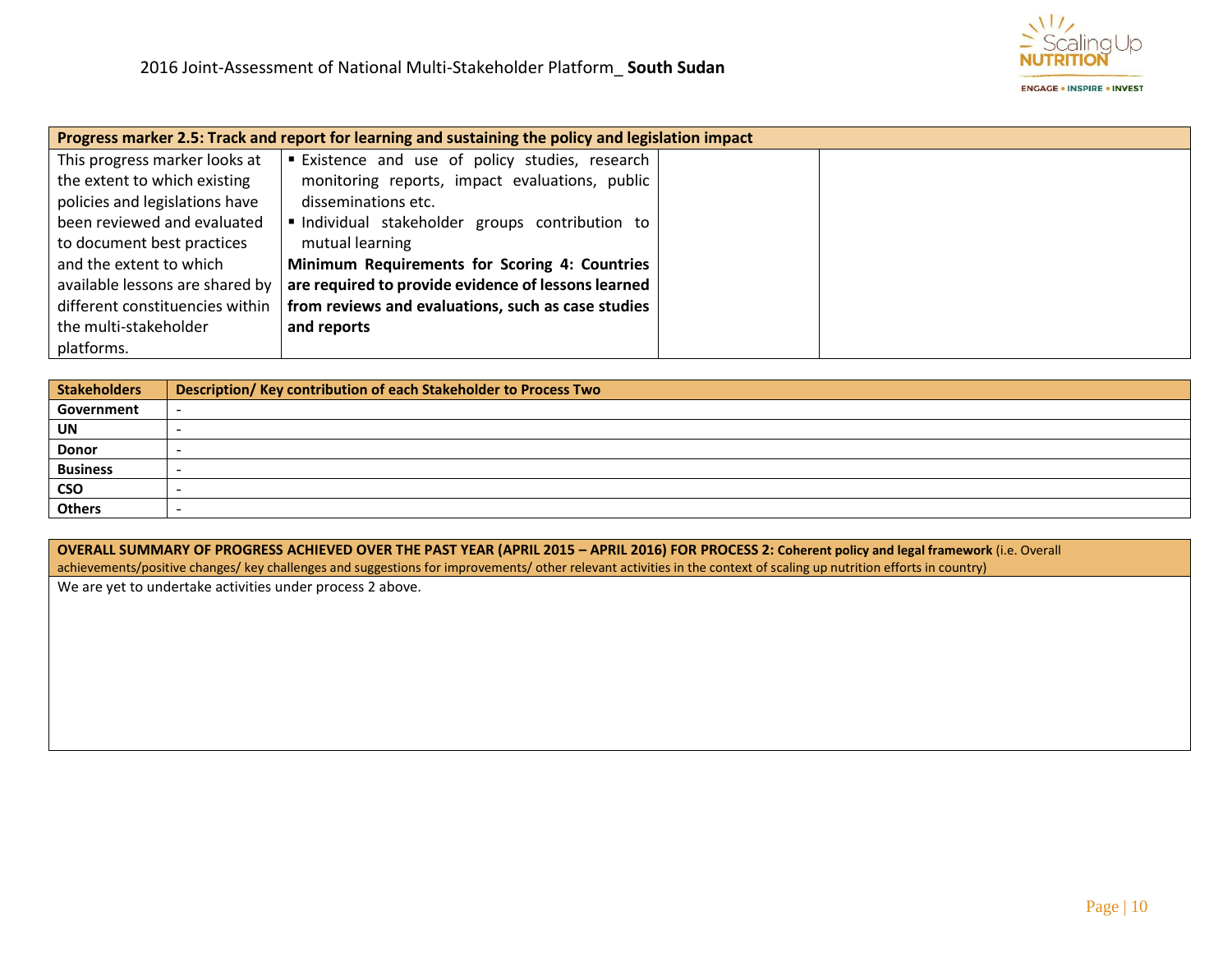

# *Process 3: Aligning actions around a Common Results Framework*

| N/A                            |                  |                 |                                                                |                                                  |                                 |
|--------------------------------|------------------|-----------------|----------------------------------------------------------------|--------------------------------------------------|---------------------------------|
| Not applicable                 | Not started      | <b>Started</b>  | On-going                                                       | <b>Nearly completed</b>                          | <b>Completed</b>                |
| Progress Marker not applicable | Nothing in place | <b>Planning</b> |                                                                | Planning completed and   Implementation complete | Fully operational / Target      |
| to current context             |                  | begun           | $\vert$ implementation initiated $\vert$ with gradual steps to |                                                  | achieved/On-going with          |
|                                |                  |                 |                                                                | processes becoming                               | continued monitoring/Validated/ |
|                                |                  |                 |                                                                | operational                                      | Evidence provided               |

## **Process 3: Aligning actions around a Common Results Framework (CRF – please see ANNEX 4 for the definition)**

The alignment of actions across sectors that significantly contribute to nutrition improvement demonstrates the extent to which multiple sectors and stakeholders are effectively working together and the extent to which the policies and legislations are operationalised to ensure that all people, in particular women and children, benefit from an improved nutrition status. This process delves into the operational side of policy and legal frameworks and how they translate into actions<sup>2</sup>. The term 'Common Results Framework' is used to describe a set of expected results agreed across different sectors of Governments and among key stakeholders through a negotiated process. The existence of agreed common results would enable stakeholders to make their actions more nutrition driven through increased coordination or integration. In practice, a CRF may result in a **set of documents that are recognised as a reference point** for all sectors and stakeholders that work together for scaling up nutrition impact.

#### **Progress marker 3.1: Align existing actions around national nutrition targets/policies**

| <b>DEFINITION</b>                          | <b>POSSIBLE SIGNS</b>                     | <b>FINAL PLATFORM SCORE</b> | WHAT ACTIVITIES / INTERVENTIONS UNDERLIE EACH<br><b>SCORE</b> |
|--------------------------------------------|-------------------------------------------|-----------------------------|---------------------------------------------------------------|
| This progress marker looks at the extent   | Multi-sectoral<br>nutrition<br>situation  | <b>NA</b>                   | We are yet to undertake activities under process              |
| to which in-country stakeholder groups     | analyses/overviews                        |                             | 3.                                                            |
| take stock of what exists and align their  | Analysis of<br>sectoral<br>government     |                             |                                                               |
| own plans and programming for nutrition    | implementation<br>and<br>programmes       |                             |                                                               |
| to reflect the national policies and       | mechanisms                                |                             |                                                               |
| priorities. It focuses on the alignment of | Stakeholder<br>nutrition<br>action<br>and |                             |                                                               |
| actions across sectors and relevant        | mapping                                   |                             |                                                               |
| stakeholders that significantly contribute | Multi-stakeholder<br>consultations<br>to  |                             |                                                               |
| towards improved nutrition.                | align their actions                       |                             |                                                               |
| Note: while Progress Marker 2.1 looks at   | Map existing gaps and agree on core       |                             |                                                               |
| the review of policies and legislations,   | nutrition actions aligned with the        |                             |                                                               |
| Progress Marker 3.1 focuses on the         | policy and legal frameworks               |                             |                                                               |

 $^2$  'Actions' refers to interventions, programmes, services, campaigns and enacted legislation or specific policy. The 2013 Lancet Series on Maternal and Child Nutrition provides a set of evidence-based high-impact specific nutrition actions including the uptake of practices such as 'exclusive breastfeeding for six months'

 $\overline{a}$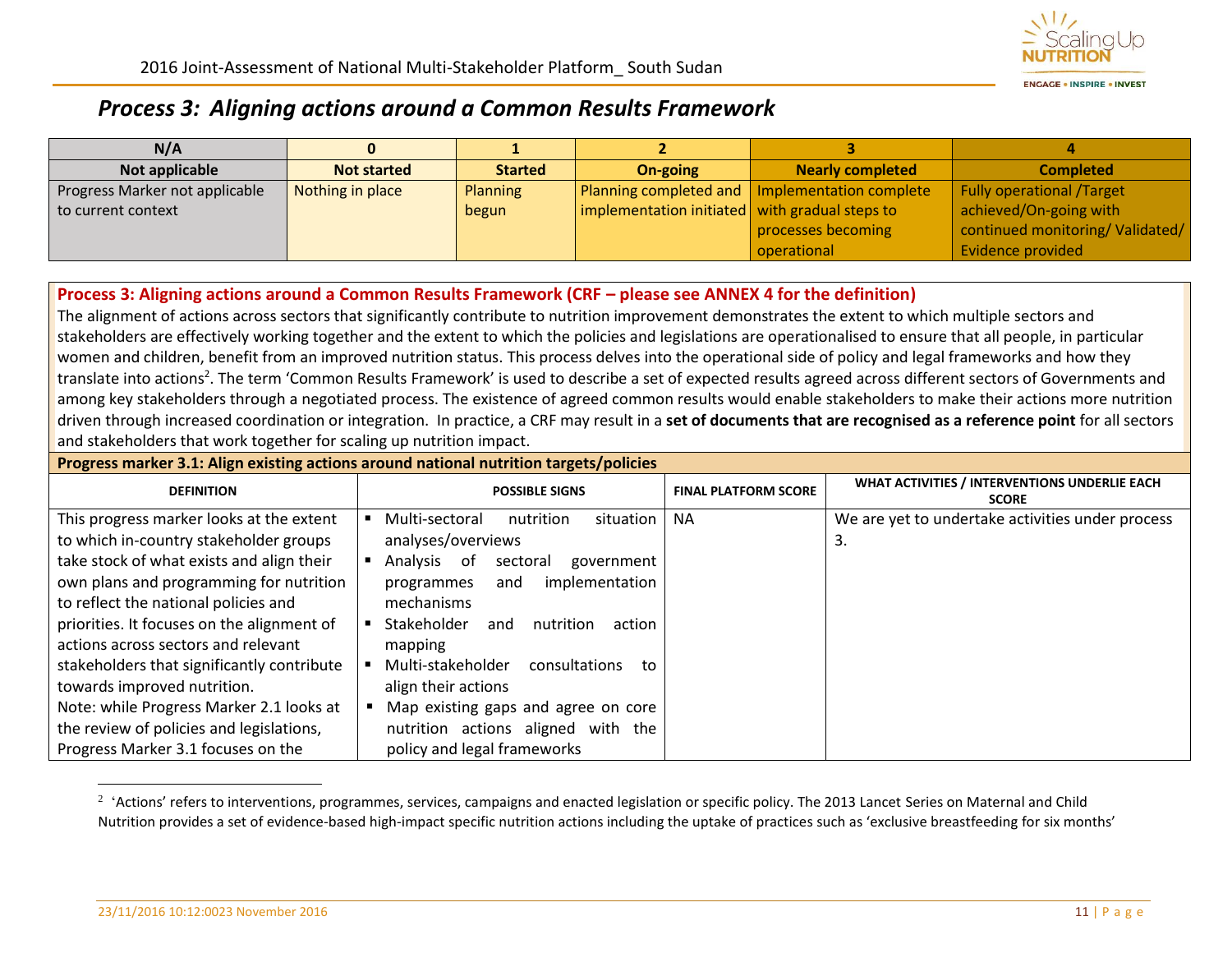| review of programmes and                                                                                                                                                                                                                                                                                                                                                                                                                                                                                                                                                                                                                                                                                  | Minimum requirements for scoring 4:                                                                                                                                                                                                                                                                                                                                                                                                                                                                                                                                                                                                                                                                                                                                                                                                                                                                                                          |  |
|-----------------------------------------------------------------------------------------------------------------------------------------------------------------------------------------------------------------------------------------------------------------------------------------------------------------------------------------------------------------------------------------------------------------------------------------------------------------------------------------------------------------------------------------------------------------------------------------------------------------------------------------------------------------------------------------------------------|----------------------------------------------------------------------------------------------------------------------------------------------------------------------------------------------------------------------------------------------------------------------------------------------------------------------------------------------------------------------------------------------------------------------------------------------------------------------------------------------------------------------------------------------------------------------------------------------------------------------------------------------------------------------------------------------------------------------------------------------------------------------------------------------------------------------------------------------------------------------------------------------------------------------------------------------|--|
| implementation capacities                                                                                                                                                                                                                                                                                                                                                                                                                                                                                                                                                                                                                                                                                 | Countries are required to provide                                                                                                                                                                                                                                                                                                                                                                                                                                                                                                                                                                                                                                                                                                                                                                                                                                                                                                            |  |
|                                                                                                                                                                                                                                                                                                                                                                                                                                                                                                                                                                                                                                                                                                           | documentation supporting the                                                                                                                                                                                                                                                                                                                                                                                                                                                                                                                                                                                                                                                                                                                                                                                                                                                                                                                 |  |
|                                                                                                                                                                                                                                                                                                                                                                                                                                                                                                                                                                                                                                                                                                           | alignment                                                                                                                                                                                                                                                                                                                                                                                                                                                                                                                                                                                                                                                                                                                                                                                                                                                                                                                                    |  |
|                                                                                                                                                                                                                                                                                                                                                                                                                                                                                                                                                                                                                                                                                                           | Progress marker 3.2: Translate policy and legal frameworks into an actionable Common Results Framework (CRF) for scaling up nutrition                                                                                                                                                                                                                                                                                                                                                                                                                                                                                                                                                                                                                                                                                                                                                                                                        |  |
| This progress marker looks at the extent<br>to which in-country stakeholders are able<br>to agree on a Common Results<br>Framework to effectively align<br>interventions for improved nutrition. The<br>CRF is recognised as the guidance for<br>medium-long term implementation of<br>actions with clearly identified nutrition<br>targets. Ideally, the CRF should have<br>identified the coordination mechanism<br>(and related capacity) and defined the<br>roles and responsibilities for each<br>stakeholder for implementation. It should<br>encompass an implementation matrix, an<br>M&E Framework and costed<br>interventions, including costs estimates<br>for advocacy, coordination and M&E. | Defining the medium/long<br>term<br>implementation objectives<br>• Defining the implementation process<br>clear<br>roles<br>for<br>individual<br>with<br>stakeholder groups <sup>3</sup><br>Agree on CRF for scaling up nutrition.<br>Elements of a CRF would include: Title of<br>the CRF; implementation plans with<br>defined roles of stakeholders in key<br>sectors (e.g. health, agriculture, social<br>protection, education, WASH, gender);<br>cost estimates of included interventions<br>cost estimates<br>for advocacy,<br>M&E capacity<br>coordination<br>and<br>strengthening needs and priorities<br>Assessment of coordination capacity to<br>support CRF<br>Minimum requirements for scoring 4:<br>Countries are required to provide<br>evidence of a robust plan that has been<br>technically and politically endorsed<br>Progress marker 3.3: Organise and implement annual priorities as per the Common Results Framework |  |

l

 $3$  This assumes existence of multi-sectoral and multi-stakeholder coordination and engagement under Process1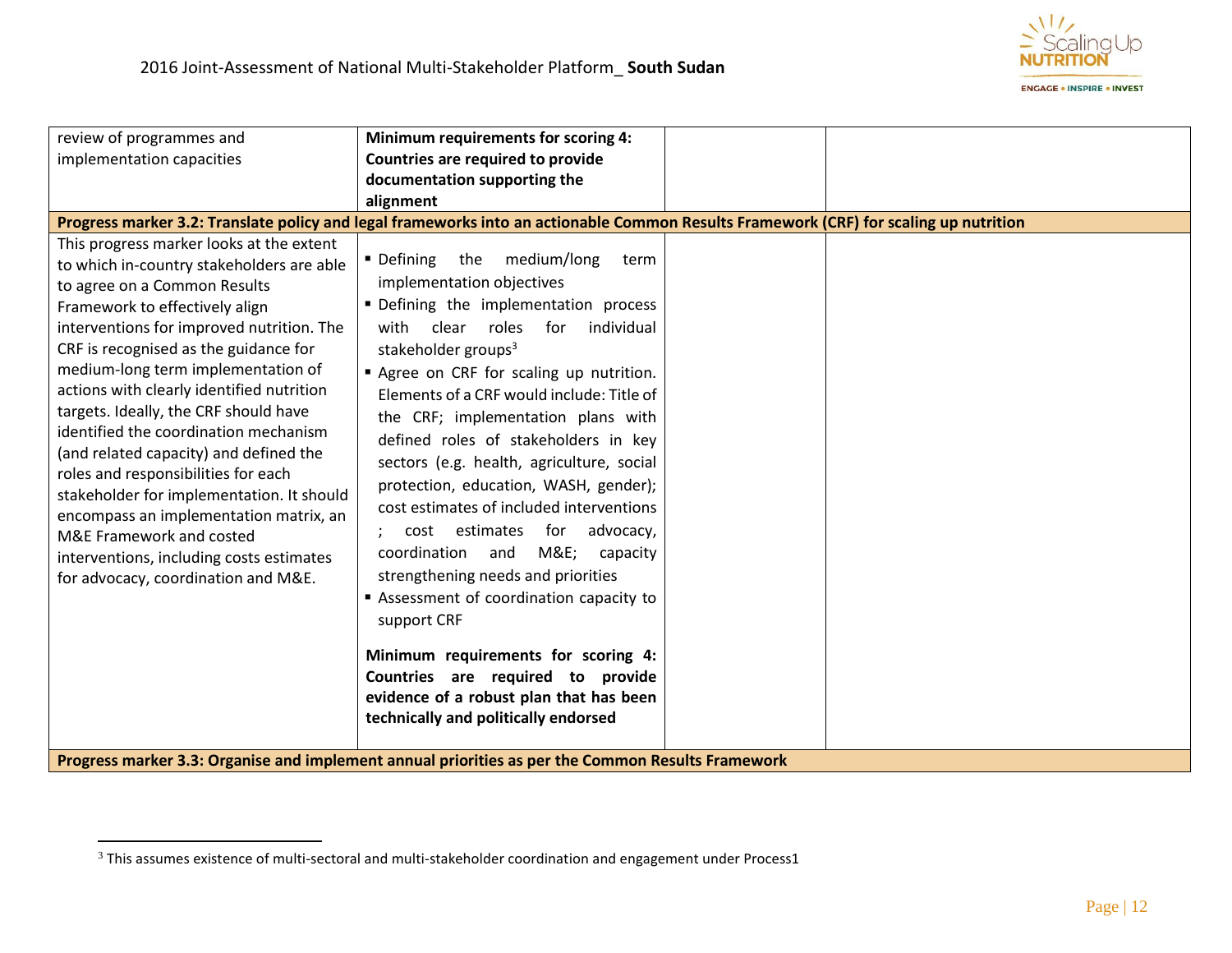

| This progress marker looks specifically at<br>the national and local capability to<br>sequence and implement the priority<br>actions. This requires, on the one hand, a<br>clear understanding of gaps in terms of<br>delivery capacity and, on the other hand,<br>a willingness from in-country and global<br>stakeholders to mobilise their technical<br>expertise to timely respond to the<br>identified needs in a coordinated way. | Assessments conducted of capacity for<br>implementation, including workforce<br>and other resources<br>" Sequencing of priorities to mobilise and<br>develop capacity of implementing<br>entities in line with assessments and<br>agreed arrangements<br><b>Existence of annual detailed work plans</b><br>with measurable targets to guide<br>implementation at national and sub-<br>national level                                                       |  |
|-----------------------------------------------------------------------------------------------------------------------------------------------------------------------------------------------------------------------------------------------------------------------------------------------------------------------------------------------------------------------------------------------------------------------------------------|------------------------------------------------------------------------------------------------------------------------------------------------------------------------------------------------------------------------------------------------------------------------------------------------------------------------------------------------------------------------------------------------------------------------------------------------------------|--|
|                                                                                                                                                                                                                                                                                                                                                                                                                                         | Institutional reform implemented as<br>needed to increase capacity<br>. of<br>coordination mechanism<br>Minimum requirements for scoring 4:<br>Countries are required to provide<br>evidence of aligned actions around<br>annual priorities such as an annual work<br>plans or implementation plan                                                                                                                                                         |  |
|                                                                                                                                                                                                                                                                                                                                                                                                                                         | Progress marker 3.4: Jointly monitor priority actions as per Common Results Framework                                                                                                                                                                                                                                                                                                                                                                      |  |
| This progress marker looks specifically at<br>how information systems are used to<br>monitor the implementation of priority<br>actions for improved nutrition. It looks<br>specifically at the availability of joint<br>progress reports that can meaningfully<br>inform the adjustment of interventions<br>and contribute towards harmonised<br>targeting and coordinated service<br>delivery among in-country stakeholders.           | Information System (e.g. multi-sectoral<br>platforms and portals) in place to<br>regularly<br>collect,<br>analyse<br>and<br>communicate the agreed indicators<br>focusing on measuring implementation<br>coverage and performance<br>■ Existence of regular progress reports<br>" Conducting of joint annual/regular<br>reviews and monitoring visits<br>Adjustments of annual plans, including<br>based<br>analysis<br>budgets<br>on<br>of<br>performance |  |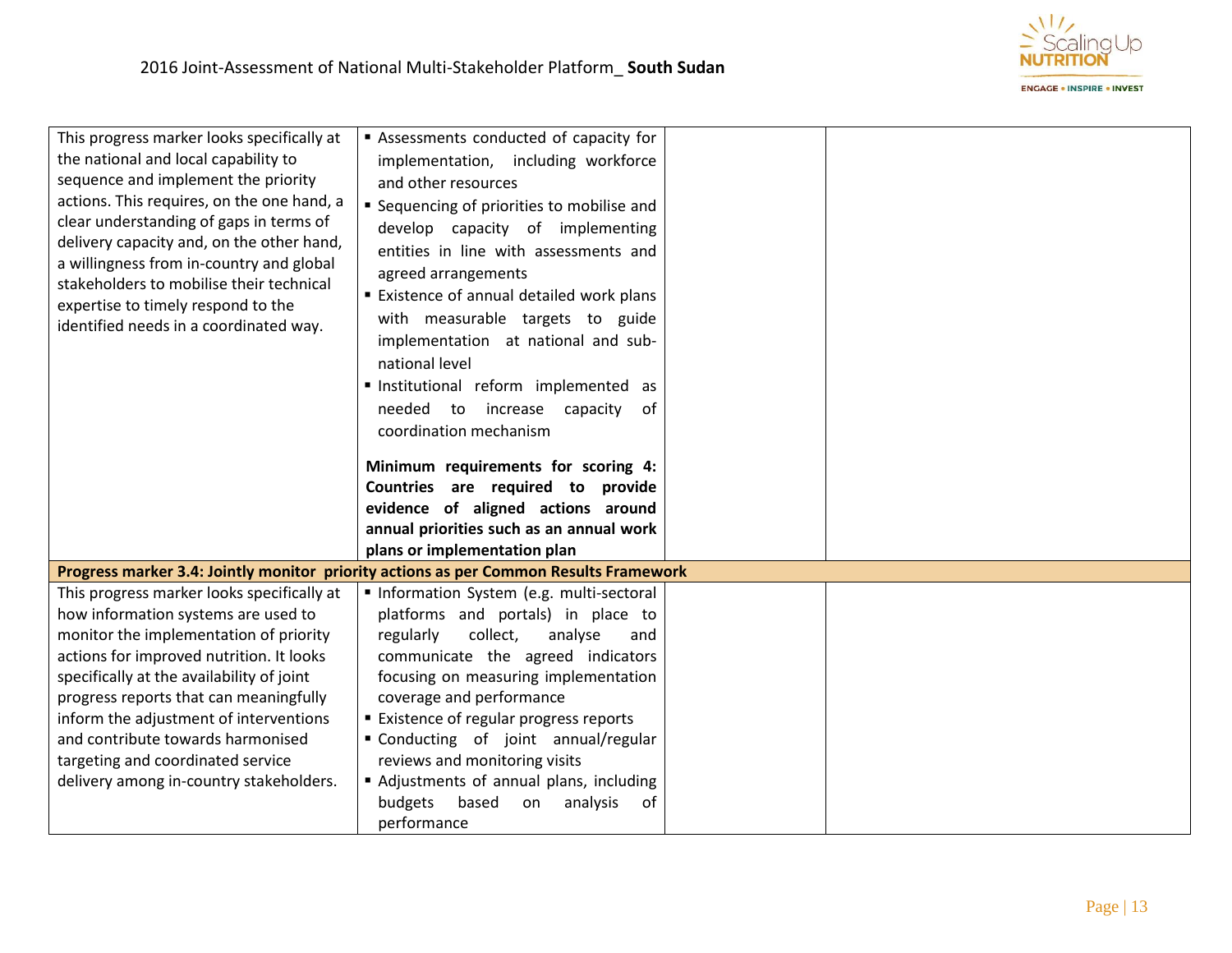

|                                            | ■ Existence of participatory monitoring by                                                                  |  |
|--------------------------------------------|-------------------------------------------------------------------------------------------------------------|--|
|                                            | civil society                                                                                               |  |
|                                            | Minimum requirements for scoring 4:                                                                         |  |
|                                            | Countries are required to provide                                                                           |  |
|                                            | evidence of regular/annual joint review                                                                     |  |
|                                            | implementation coverage<br>and<br>οf                                                                        |  |
|                                            | performance of prioritised actions                                                                          |  |
|                                            | Progress marker 3.5: Evaluate implementation of actions to understand, achieve and sustain nutrition impact |  |
| This progress marker looks specifically at | Reports and<br>disseminations<br>from                                                                       |  |
| how results and success is being           | population-based<br>surveys,                                                                                |  |
| evaluated to inform implementation         | implementation<br>studies,<br>impact                                                                        |  |
| decision making and create evidence for    | evaluation and operational research                                                                         |  |
| public good.                               | " Capture and share lessons learned, best                                                                   |  |
|                                            | practices, case studies, stories of change                                                                  |  |
|                                            | and implementation progress                                                                                 |  |
|                                            | Social auditing of results and analysis of                                                                  |  |
|                                            | impact by civil society                                                                                     |  |
|                                            | effective<br>Advocate for increased                                                                         |  |
|                                            | coverage of nutrition-specific and                                                                          |  |
|                                            | nutrition-sensitive programmes                                                                              |  |
|                                            | Minimum requirements for scoring 4:                                                                         |  |
|                                            | Countries are required to provide                                                                           |  |
|                                            | evaluation<br>evidence<br>0f<br><b>of</b>                                                                   |  |
|                                            | implementation<br>that<br>scale<br>at                                                                       |  |
|                                            | demonstrates nutrition impact and are                                                                       |  |
|                                            | made available publicly                                                                                     |  |

| <b>Stakeholders</b> | Description/Key contribution of each stakeholder to Process Three |
|---------------------|-------------------------------------------------------------------|
| Government          | $\overline{\phantom{a}}$                                          |
| <b>UN</b>           | $\overline{\phantom{a}}$                                          |
| Donor               | $\overline{\phantom{a}}$                                          |
| <b>Business</b>     | -                                                                 |
| <b>CSO</b>          |                                                                   |
| <b>Others</b>       | -                                                                 |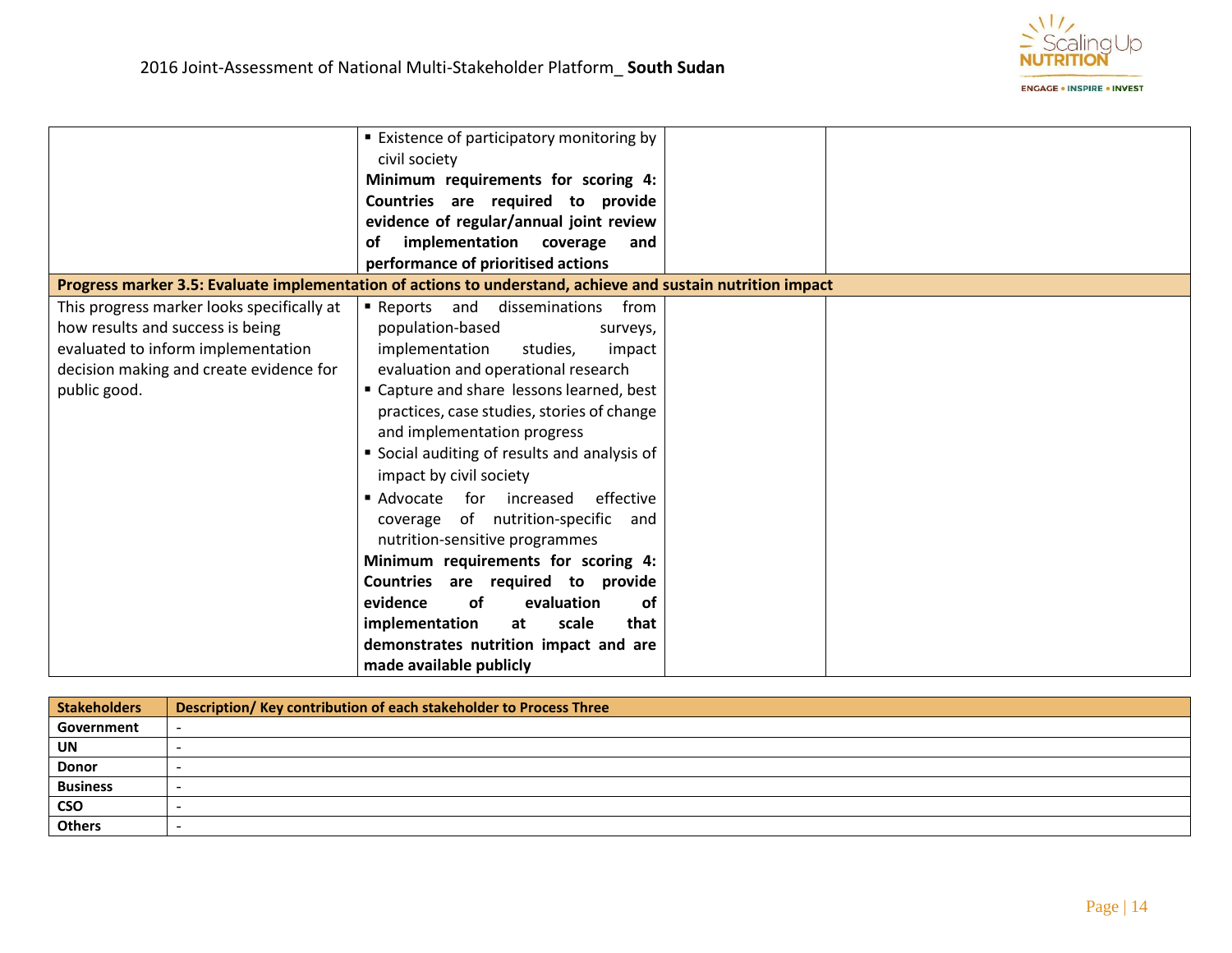

**OVERALL SUMMARY OF PROGRESS ACHIEVED OVER THE PAST YEAR (APRIL 2015 – APRIL 2016) FOR PROCESS 3: Common Results Framework for National Nutrition Plan (aligned programming)** 

(i.e. Overall achievements/positive changes/ key challenges and suggestions for improvements/ other relevant activities in the context of scaling up nutrition efforts in country)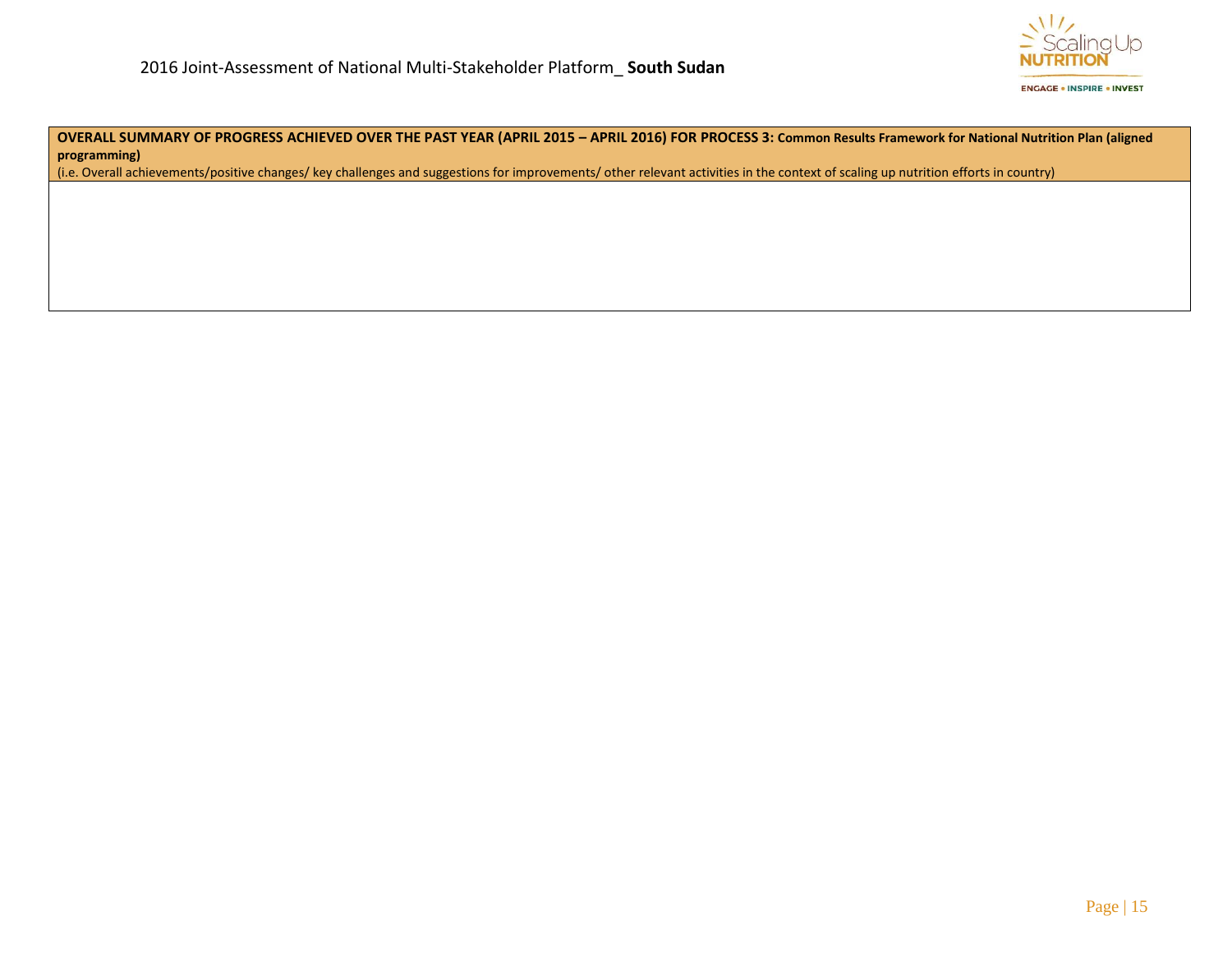

# *Process 4: Financial tracking and resource mobilisation*

| N/A                           |                    |                 |                |                                                                                                 |                               |
|-------------------------------|--------------------|-----------------|----------------|-------------------------------------------------------------------------------------------------|-------------------------------|
| Not applicable                | <b>Not started</b> | <b>Started</b>  | <b>Ongoing</b> | <b>Nearly completed</b>                                                                         | <b>Completed</b>              |
| Progress Marker not           | Nothing in         | <b>Planning</b> |                | Planning completed and Implementation complete with                                             | Fully operational /Target     |
| applicable to current context | place              | begun           |                | implementation initiated   gradual steps to processes becoming achieved/On-going with continued |                               |
|                               |                    |                 |                | operational                                                                                     | monitoring/Validated/Evidence |
|                               |                    |                 |                |                                                                                                 | provided                      |

## **Process 4: Financial tracking and resource mobilisation**

Assessing the financial feasibility of national plans to implement actions for improved nutrition is essential to determine funding requirements. The latter is based on the capability to track planned and actual spending on nutrition across relevant government ministries and from external partners. The existence of plans with clearly costed actions helps government authorities and key stakeholders (e.g. UN, Donors, Business, Civil Society) to align and contribute resources to national priorities, estimate the required budget for implementation and identify financial gaps.

| Progress marker 4.1: Cost and assess financial feasibility                                                                                                                                                                                                                                                                                                                                     |                                                                                                                                                                                                                                                                                                                                                                                                                                                                                                        |                             |                                                               |
|------------------------------------------------------------------------------------------------------------------------------------------------------------------------------------------------------------------------------------------------------------------------------------------------------------------------------------------------------------------------------------------------|--------------------------------------------------------------------------------------------------------------------------------------------------------------------------------------------------------------------------------------------------------------------------------------------------------------------------------------------------------------------------------------------------------------------------------------------------------------------------------------------------------|-----------------------------|---------------------------------------------------------------|
| <b>DEFINITION</b>                                                                                                                                                                                                                                                                                                                                                                              | <b>POSSIBLE SIGNS</b>                                                                                                                                                                                                                                                                                                                                                                                                                                                                                  | <b>FINAL PLATFORM SCORE</b> | WHAT ACTIVITIES / INTERVENTIONS UNDERLIE EACH<br><b>SCORE</b> |
| This progress marker looks at the<br>extent to which governments and all<br>other in-country stakeholders are able<br>to provide inputs for costing of<br>nutrition-specific and nutrition-<br>sensitive actions across relevant<br>sectors (costing exercises can be<br>performed in various ways including<br>conducting a review of current<br>spending or an estimation of unit<br>costs). | Existence of costed estimations of<br>nutrition related actions [please provide<br>the relevant documentation]<br>Existence of costed plans for CRF<br>implementation<br><b>Stakeholder groups have an overview of</b><br>their own allocations to nutrition related<br>programmes/actions [please provide<br>the relevant documentation]<br>Minimum requirements for scoring 4:<br>Countries are required to provide<br>documents outlining the costing method,<br>and the costed programmes or plans |                             |                                                               |
| Progress marker 4.2: Track and report on financing for nutrition                                                                                                                                                                                                                                                                                                                               |                                                                                                                                                                                                                                                                                                                                                                                                                                                                                                        |                             |                                                               |
| This progress marker looks at the                                                                                                                                                                                                                                                                                                                                                              | Reporting of nutrition sensitive and                                                                                                                                                                                                                                                                                                                                                                                                                                                                   |                             |                                                               |
| extent to which governments and all                                                                                                                                                                                                                                                                                                                                                            | specific interventions, disaggregated by                                                                                                                                                                                                                                                                                                                                                                                                                                                               |                             |                                                               |
| other in-country stakeholders are able                                                                                                                                                                                                                                                                                                                                                         | sector, and financial sources (domestic                                                                                                                                                                                                                                                                                                                                                                                                                                                                |                             |                                                               |
| to track their allocations and                                                                                                                                                                                                                                                                                                                                                                 | and external resources) including                                                                                                                                                                                                                                                                                                                                                                                                                                                                      |                             |                                                               |
| expenditures (if available) for                                                                                                                                                                                                                                                                                                                                                                | Planned spending<br>$\circ$                                                                                                                                                                                                                                                                                                                                                                                                                                                                            |                             |                                                               |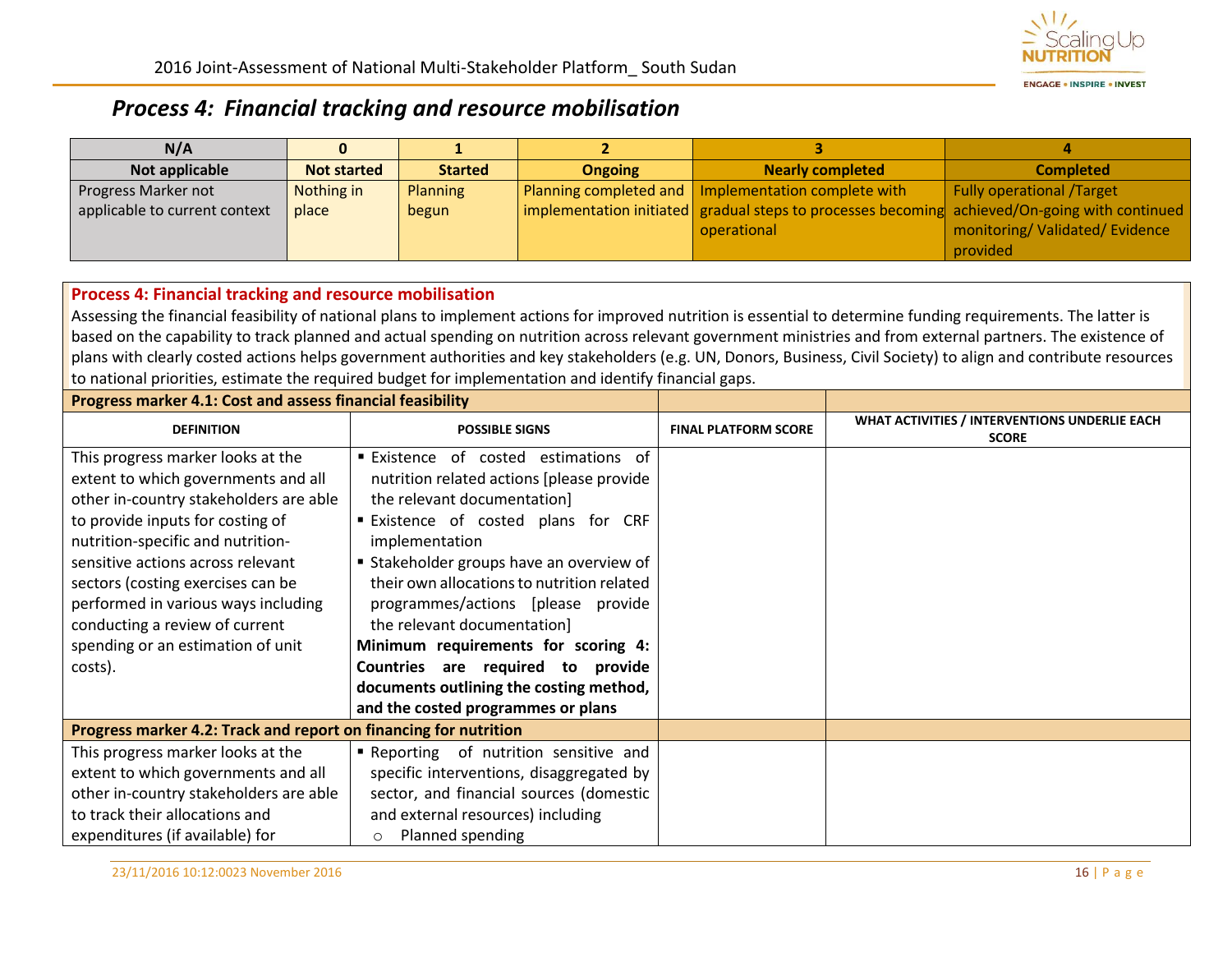



|                                         | <b>Current allocations</b>                                                                  |  |
|-----------------------------------------|---------------------------------------------------------------------------------------------|--|
| nutrition-specific and nutrition-       | $\circ$                                                                                     |  |
| sensitive actions in relevant sectors.  | Recent expenditures (within 1-2<br>$\circ$                                                  |  |
| This progress marker also aims to       | years of the identified allocation                                                          |  |
| determine whether the financial         | period)                                                                                     |  |
| tracking for nutrition is reported and  | Existence of reporting mechanisms                                                           |  |
| shared in a transparent manner with     | including regular financial reports,                                                        |  |
| other partners of the MSP including     | independent audit reports, cost                                                             |  |
| the government.                         | effectiveness studies, multi-sectoral                                                       |  |
|                                         | consolidation of the sectoral nutrition                                                     |  |
|                                         | spending (including off-budget), and                                                        |  |
|                                         | others.                                                                                     |  |
|                                         | Existence of transparent and<br>$\circ$                                                     |  |
|                                         | publicly available financial related                                                        |  |
|                                         | information                                                                                 |  |
|                                         | Social audits, sharing financial                                                            |  |
|                                         | information among MSP members,                                                              |  |
|                                         | making financial information public.                                                        |  |
|                                         | Minimum requirements for scoring 4:                                                         |  |
|                                         |                                                                                             |  |
|                                         | Countries are required to provide                                                           |  |
|                                         | evidence of publicly available                                                              |  |
|                                         | information on current allocations and                                                      |  |
|                                         | recent actual spending                                                                      |  |
|                                         | Progress marker 4.3: Scale up and align resources including addressing financial shortfalls |  |
| This progress marker looks specifically | Existence of a mechanism to identify                                                        |  |
| at the capability by governments and    | current financial sources, coverage, and                                                    |  |
| other in-country stakeholder to         | financial gaps                                                                              |  |
| identify financial gaps and mobilise    | Government and other In-country                                                             |  |
| additional funds through increased      | stakeholders assess additional funding                                                      |  |
| alignment and allocation of budgets,    | needs; continuous investment<br>in i                                                        |  |
| advocacy, and setting-up of specific    | nutrition; continuous advocacy for                                                          |  |
| mechanisms.                             | resource allocation to nutrition related                                                    |  |
|                                         | actions                                                                                     |  |
|                                         | <b>Strategically</b> increasing government                                                  |  |
|                                         | budget allocations, and mobilising                                                          |  |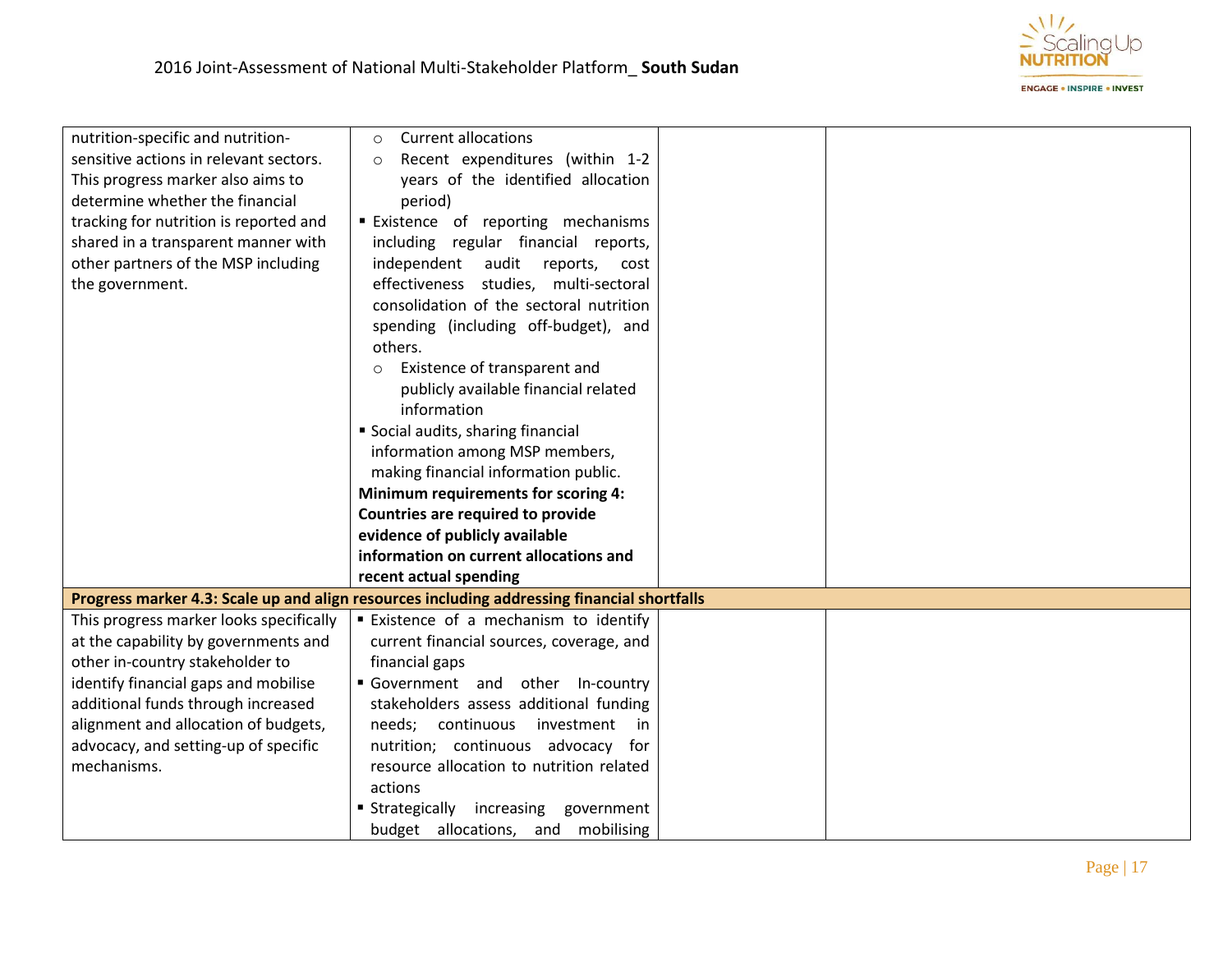

|                                                      | additional<br>external<br>domestic<br>and                                                                               |  |
|------------------------------------------------------|-------------------------------------------------------------------------------------------------------------------------|--|
|                                                      | resources.                                                                                                              |  |
|                                                      | Minimum requirements for scoring 4:                                                                                     |  |
|                                                      | Countries are required to provide                                                                                       |  |
|                                                      | evidence of a mechanism for addressing                                                                                  |  |
|                                                      | financial gaps                                                                                                          |  |
| Progress marker 4.4: Turn pledges into disbursements |                                                                                                                         |  |
| This progress marker looks at how                    | $\blacksquare$ Turn<br>pledges<br>proportional<br>into                                                                  |  |
| governments and other in-country                     | disbursements<br>and<br>the<br>pursue                                                                                   |  |
| stakeholders are able to turn pledges                | realisation of external commitments                                                                                     |  |
| into disbursements. It includes the                  | Disbursements<br>of<br>pledges<br>from                                                                                  |  |
| ability of Donors to look at how their               | domestic and external resources are                                                                                     |  |
| disbursements are timely and in line                 | realised<br>through:<br>Governmental                                                                                    |  |
| with the fiscal year in which they were              | budgetary allocations to nutrition                                                                                      |  |
| scheduled.                                           | related implementing entities                                                                                           |  |
|                                                      | Specific programmes performed by                                                                                        |  |
|                                                      | government and/or other in-country                                                                                      |  |
|                                                      | stakeholder                                                                                                             |  |
|                                                      |                                                                                                                         |  |
|                                                      | Minimum requirements for scoring 4:                                                                                     |  |
|                                                      | Countries are required to provide                                                                                       |  |
|                                                      | evidence of disbursements<br>against                                                                                    |  |
|                                                      | pledges (domestic or external)                                                                                          |  |
|                                                      | Progress marker 4.5: Ensure predictability of multi-year funding to sustain implementation results and nutrition impact |  |
| This progress marker looks specifically              | Existence of a long-term and flexible                                                                                   |  |
| at how governments and in-country                    | resource mobilisation strategy                                                                                          |  |
| stakeholders collectively engage in                  | " Coordinated reduction of financial gaps                                                                               |  |
| long-term predictable funding to                     | through<br>domestic<br>external<br>and                                                                                  |  |
| ensure results and impact. It looks at               | contributions                                                                                                           |  |
| important changes such as the                        | <b>Stable or increasing flexible domestic</b>                                                                           |  |
| continuum between short-term                         | contributions                                                                                                           |  |
| humanitarian and long-term                           | long-term/multi-year<br>$\circ$ of<br>■ Existence                                                                       |  |
| development funding, the                             | financial resolutions / projections                                                                                     |  |
| establishment of flexible but                        | Minimum requirements for scoring 4:                                                                                     |  |
| predictable funding mechanisms and                   | Countries are required to provide                                                                                       |  |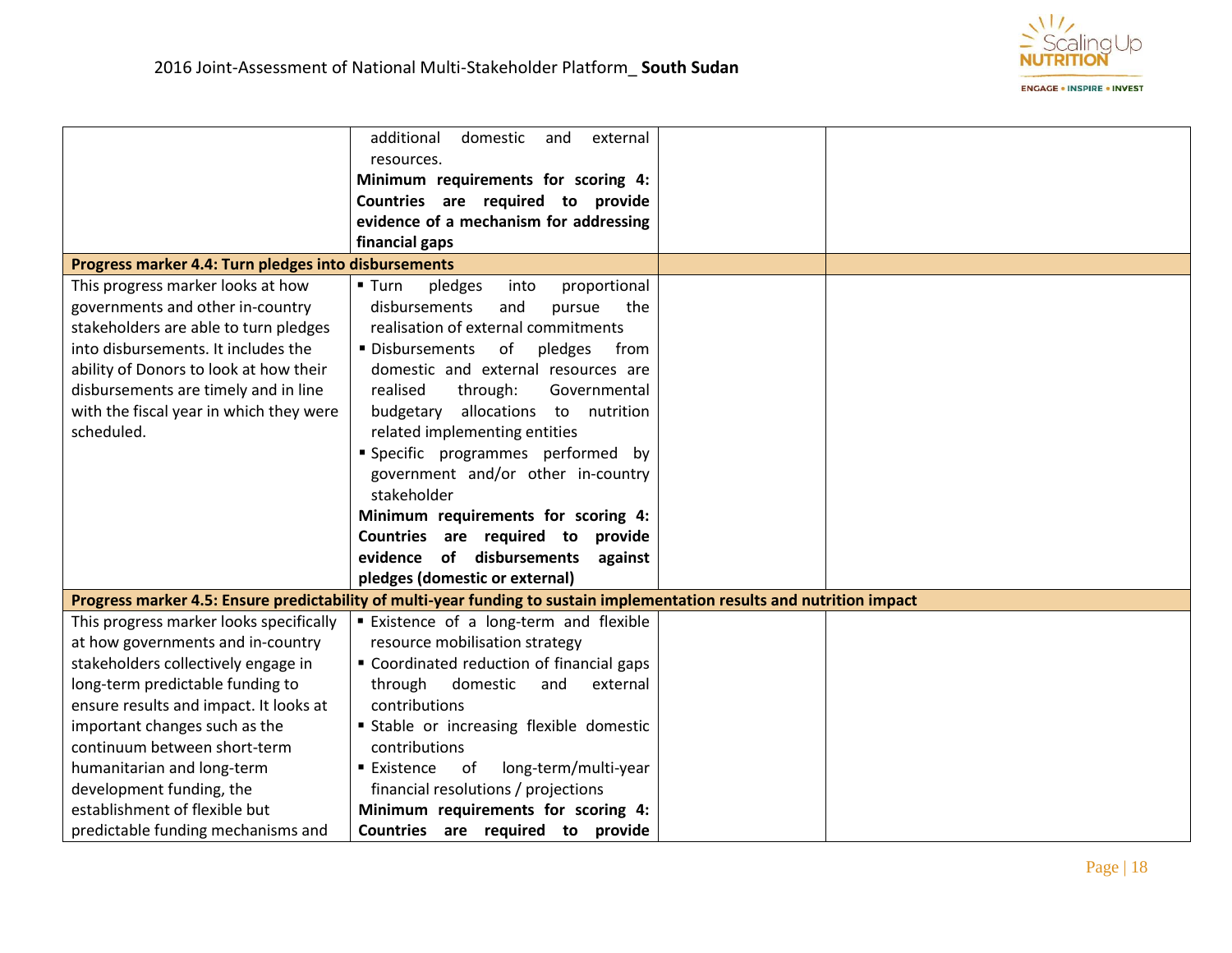

| the sustainable addressing of funding | evidence   | Οt | multi-year | tunding |
|---------------------------------------|------------|----|------------|---------|
| gaps                                  | mechanisms |    |            |         |

| <b>Stakeholders</b> | Description/Key contribution of each stakeholder to Process Four |
|---------------------|------------------------------------------------------------------|
| Government          |                                                                  |
| UN                  |                                                                  |
| Donor               |                                                                  |
| <b>Business</b>     |                                                                  |
| <b>CSO</b>          |                                                                  |
| <b>Others</b>       |                                                                  |

**OVERALL SUMMARY OF PROGRESS ACHIEVED OVER THE PAST YEAR (APRIL 2015 – APRIL 2016) FOR PROCESS 4: Financial tracking and resource mobilisation** (i.e. Overall achievements/positive changes/ key challenges and suggestions for improvements/ other relevant activities in the context of scaling up nutrition efforts in country)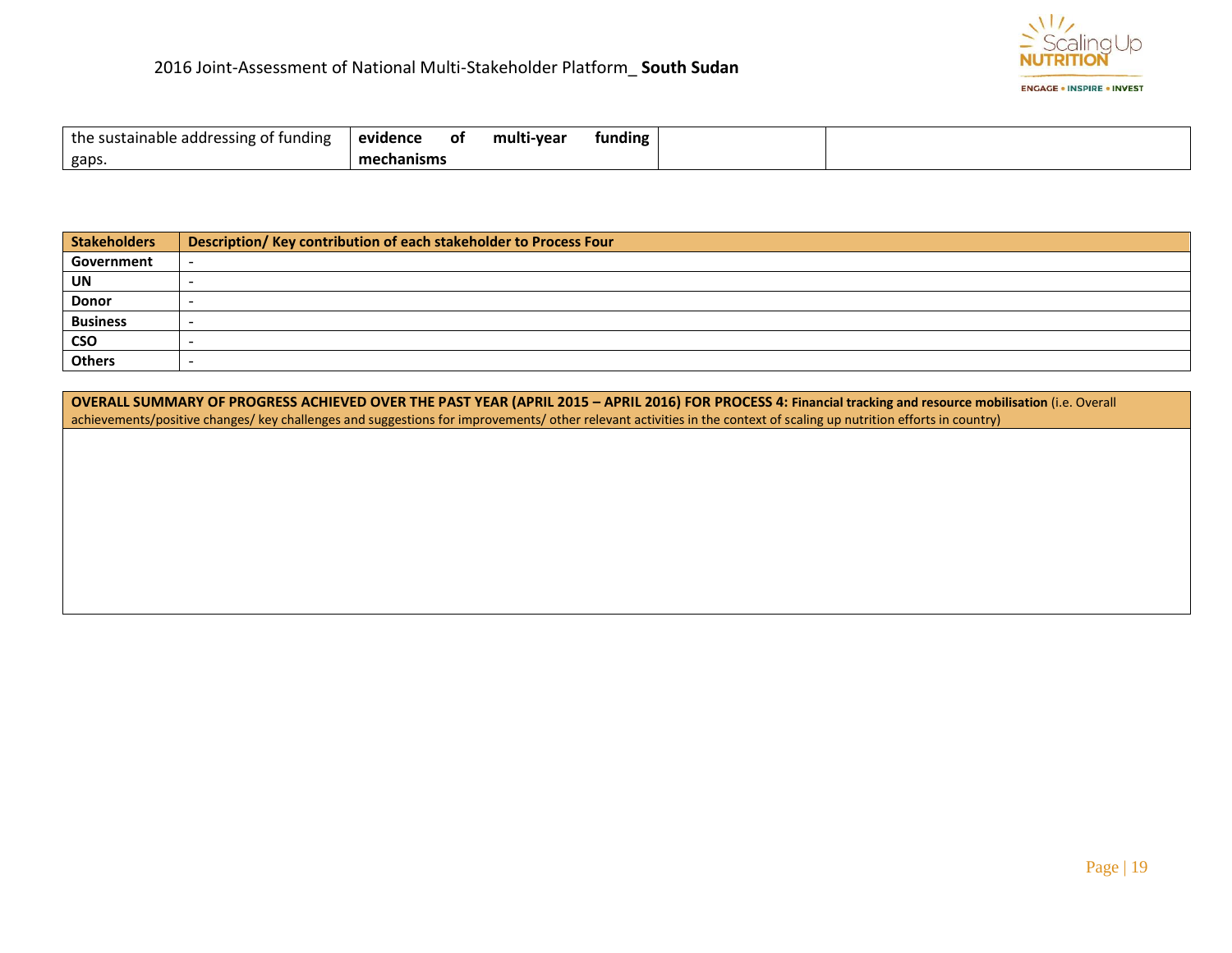

## **Annex 1: Details of Participants**

| No. | <b>Title</b>                                     | <b>Name</b>                | <b>Organisation</b>       | <b>Email</b>                            | <b>Phone</b> | <b>Should contact be</b><br>included in SUN<br>mailing list? |
|-----|--------------------------------------------------|----------------------------|---------------------------|-----------------------------------------|--------------|--------------------------------------------------------------|
| 1.  | <b>Director of Nutrition</b>                     | Rebecca Alum               | Ministry of Health        | akumwilliam@gmail.com                   | 0955790089   |                                                              |
| 2.  | <b>Technical Assistant</b>                       | Shishay Tsadik             | Ministry of Health/SCI    | Shishay.Tsadik@savetthech<br>ildren.org | 0922407124   |                                                              |
| 3.  | <b>Head of Nutrition WFP</b>                     | Darline Raphael            | World Food Programme      | Darline.raphael@wfp.org                 | 0922700715   |                                                              |
| 4.  | Nutritionist                                     | <b>Micheal Ohiarlaithe</b> | World Food Programme      | Micheal.ohiarlaithe@wfp.o<br>rg         | 0922700708   |                                                              |
| 5.  | Nutritionist                                     | Marina Adrianopoli         | World Health Organisation | adrianopoli@who.int                     | 0964916385   |                                                              |
| 6.  | Nutritionist                                     | Gilbert Dachi              | <b>UNICEF</b>             | gdachi@unicef.org                       | 0954359362   |                                                              |
| 7.  | Nutritionist                                     | Joseph Senesie             | <b>UNICEF</b>             | jsenesie@unicef.org                     | 0915270076   |                                                              |
| 8.  | <b>Director of Production</b>                    | Mary Benjamin Loki         | Ministry of Agriculture   | Msande loki@yahoo.com                   | 0955450179   |                                                              |
| 9.  | <b>SUN Consultant</b>                            | Ntalo Robert               | MOH/WFP/UNICEF            | Robert.Ntalo@wfp.org                    | 0954558974   |                                                              |
| 10. | Chief Technical Advisor-<br><b>Food Security</b> | <b>Erminio Sacco</b>       | <b>FAO</b>                | erminio.sacco@fao.org                   |              |                                                              |
| 11. |                                                  |                            |                           |                                         |              |                                                              |
| 12. |                                                  |                            |                           |                                         |              |                                                              |
| 13. |                                                  |                            |                           |                                         |              |                                                              |
| 14. |                                                  |                            |                           |                                         |              |                                                              |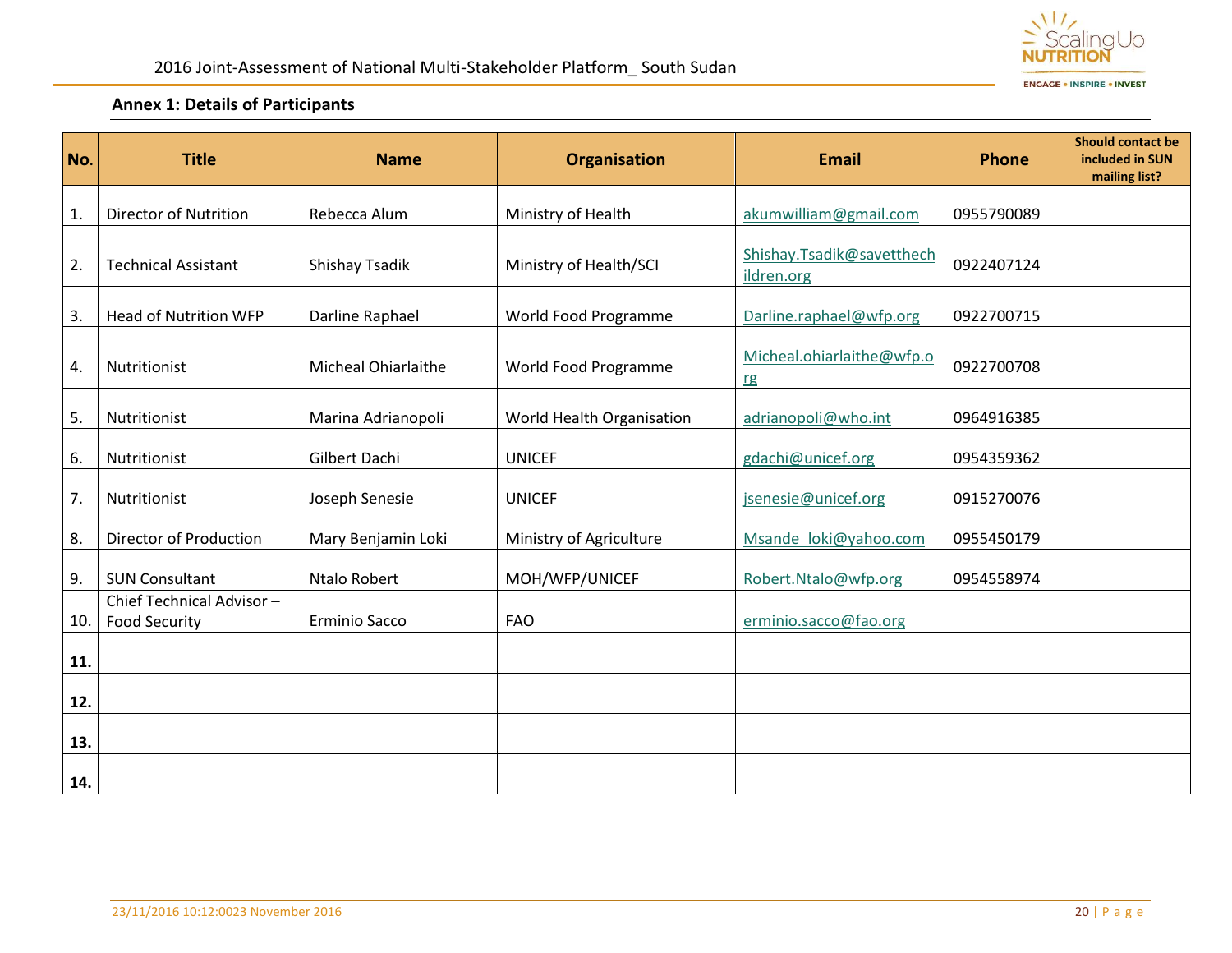

## **Annex 2: Focus Questions:**

| 1. | How many time has your MSP and/or its associated organs met since the last Joint-Assessment?                                                                                                  | Steering committee meetings have been held       |
|----|-----------------------------------------------------------------------------------------------------------------------------------------------------------------------------------------------|--------------------------------------------------|
|    | Please provide details of the meeting, where applicable, i.e., Technical committee meetings, inter-                                                                                           | for the planning process of revitalising the SUN |
|    | ministerial meetings, working groups meetings, etc.                                                                                                                                           | Movement in the country.                         |
|    |                                                                                                                                                                                               | There have been other adhoc meetings that        |
|    |                                                                                                                                                                                               | have been held.                                  |
| 2. | Is your MSP replicated at the decentralised levels? Or is there a coordination mechanism for nutrition at                                                                                     | <b>NA</b>                                        |
|    | the sub-national level? (Yes/No)                                                                                                                                                              |                                                  |
|    | If Yes, please provide details of the coordination mechanism, composition and roles, etc.                                                                                                     |                                                  |
| 3. | Have you organised any high level event since the last Joint-Assessment? (Yes/No)                                                                                                             | No                                               |
|    | If Yes, please provide details of the event organised, i.e., Forum on Nutrition, Workshop for high-level                                                                                      |                                                  |
|    | officials, etc.                                                                                                                                                                               |                                                  |
| 4. | Are you planning to organise any high level event in the coming months (April 2016 - April 2017)?                                                                                             | Yes:                                             |
|    | (Yes/No)                                                                                                                                                                                      | High level meeting for Ministry of Health Senior |
|    | If Yes, please provide details of the event to be organised                                                                                                                                   | Management staff, undersecretaries and Focal     |
|    |                                                                                                                                                                                               | points for the<br>key line<br>ministries,        |
|    |                                                                                                                                                                                               | representatives from Donor Community, UN         |
|    |                                                                                                                                                                                               | agencies                                         |
|    |                                                                                                                                                                                               | Advocacy and information sharing workshops       |
|    |                                                                                                                                                                                               | planned for ministers, members of parliament,    |
|    |                                                                                                                                                                                               | undersecretaries                                 |
|    |                                                                                                                                                                                               | There is a planned re-launch of SUN Movement     |
|    |                                                                                                                                                                                               | where high level political leaders will          |
|    |                                                                                                                                                                                               | participate.                                     |
| 5. | Do you have identified Nutrition Champions in your Country? (Yes/No)                                                                                                                          | Not yet. This is one of the planned activities.  |
|    | If Yes, please elaborate on the contributions of the Champions.                                                                                                                               |                                                  |
| 6. | Are Parliamentarians in your country engaged to work for the scale up of nutrition in your country?<br>(Yes/No)                                                                               | Not yet organized about this.                    |
|    |                                                                                                                                                                                               |                                                  |
| 7. | If Yes, please elaborate on the contributions of the Parliamentarians for nutrition.<br>Are journalists and members of the media involved in keeping nutrition on the agenda in your country? | Not yet organised but planned workshops          |
|    | (Yes/No)                                                                                                                                                                                      |                                                  |
|    | If Yes, please elaborate on the contributions of the media and journalists for nutrition.                                                                                                     |                                                  |
| 8. | Is there any reported Conflict of Interest within or outside your MSP? (Yes/No)                                                                                                               | <b>No</b>                                        |
|    |                                                                                                                                                                                               |                                                  |
|    |                                                                                                                                                                                               |                                                  |
| 9. | If Yes, how was the Conflict of Interest handled?<br>Do you have a Social mobilisation, Advocacy and Communication policy/plan/strategy? (Yes/No)                                             | Not yet                                          |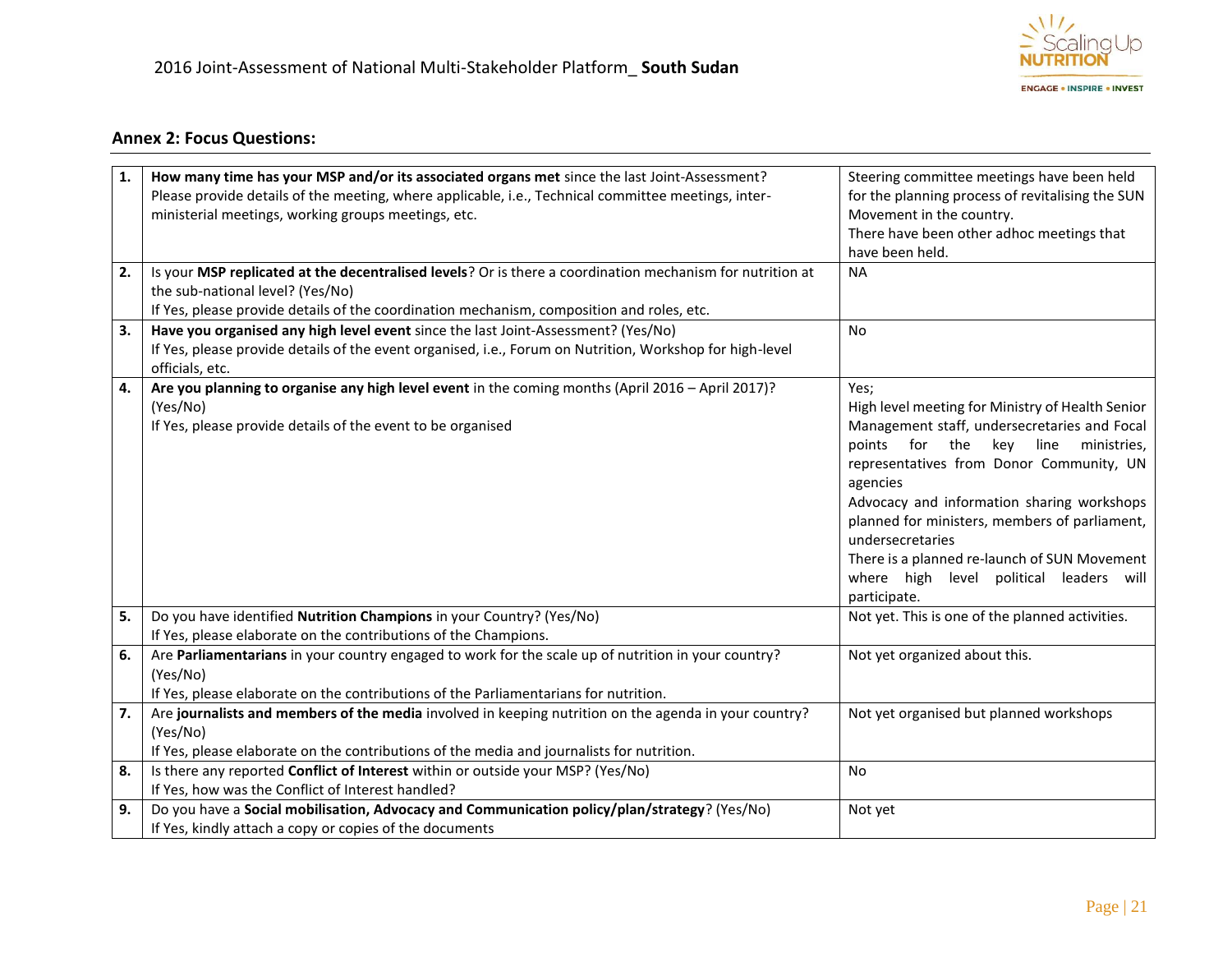

| 10.1 | Do you use the SUN Website, if not, what are your suggestions for improvement?                                                                                                                                                                                                           | Yes; we do get various information and<br>resources.                                                                                                                                                  |
|------|------------------------------------------------------------------------------------------------------------------------------------------------------------------------------------------------------------------------------------------------------------------------------------------|-------------------------------------------------------------------------------------------------------------------------------------------------------------------------------------------------------|
| 11   | To support learning needs, what are the preferred ways to:<br>access information, experiences and guidance for in-country stakeholders?<br>foster country-to-country exchange?<br>$\overline{\phantom{0}}$                                                                               | Through the SUN website; being part of the<br>mailing list to be informed of events,<br>newsletter.<br>Support for learning country visits,<br>participation in regional and international<br>events. |
| 12.  | Would it be relevant for your country to reflect and exchange with SUN countries dealing with<br>humanitarian and protracted crises, states of fragility?                                                                                                                                | Yes. This is very relevant to our context and<br>exchanging with countries in similar states will<br>be very appropriate and an opportunity for<br>learning.                                          |
| 13.1 | What criteria for grouping with other SUN countries with similar challenges and opportunities would be<br>most useful for your country? i.e. federal, emerging economies, maturity in the SUN Movement, with<br>double burden, etc. (for potential tailored exchanges from 2017 onwards) | Emerging economies and those with relatively<br>similar context and malnutrition burden. Also<br>being with countries with mature SUN<br>movement will be good for learning from<br>them.             |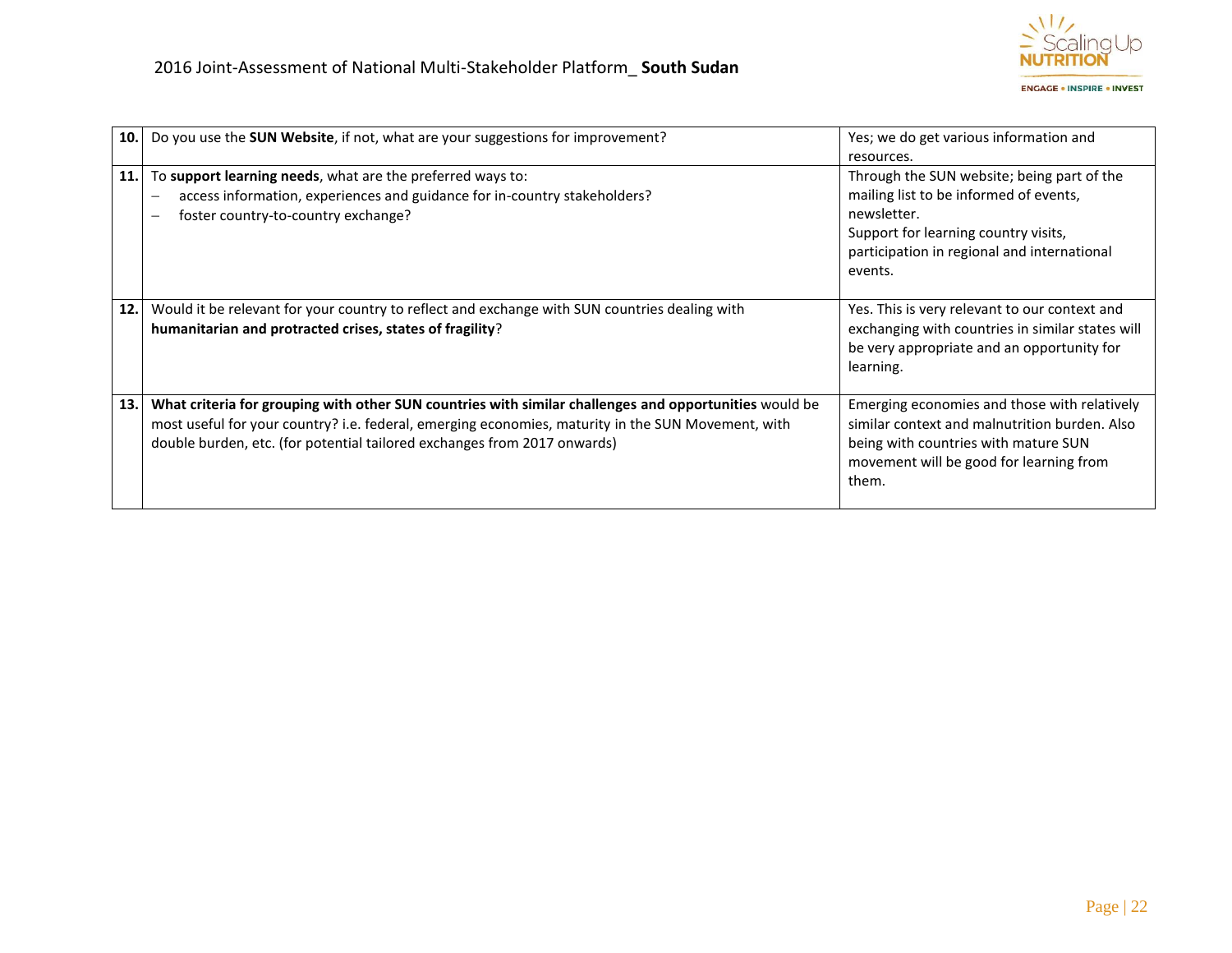

# **Annex 3: Common Priorities For 2016-2017:**

The table below provides a basic overview of services available to support SUN Countries in achieving their national nutrition priorities in 2016-17. Please review the list below and record your key priorities for the coming year, providing specific details, so the SUN Movement Secretariat can better appreciate how to maximise delivery of relevant support.

| <b>The Policy and Budget Cycle</b><br>Management - from planning to<br>accounting for results                                                                                                                                                                               | <b>Social Mobilisation, Advocacy and</b><br><b>Communication</b>                                                                                                                                                         | <b>Coordination of action across sectors,</b><br>among stakeholders, and between<br>levels of government through                                                                                                                                                                                                | <b>Strengthening equity drivers of</b><br>nutrition                                                                                                                                                        |
|-----------------------------------------------------------------------------------------------------------------------------------------------------------------------------------------------------------------------------------------------------------------------------|--------------------------------------------------------------------------------------------------------------------------------------------------------------------------------------------------------------------------|-----------------------------------------------------------------------------------------------------------------------------------------------------------------------------------------------------------------------------------------------------------------------------------------------------------------|------------------------------------------------------------------------------------------------------------------------------------------------------------------------------------------------------------|
| $\checkmark$ Review relevant policy and<br>legislation documents<br>$\checkmark$ Situation/Contextual analysis<br>Mapping of the available<br>workforce for nutrition<br>$\checkmark$ Strategic planning to define the<br>actions to be included in the                     | Engaging nutrition champions to<br>position nutrition as a priority at<br>all levels<br>Engaging parliamentarians for<br>legislative advocacy, budget<br>oversight and public outreach<br>Engaging the media for         | improved functional capacities<br>Support with assessments of<br>capacity and capacity needs<br>Strengthening of skills of key<br>✓<br>actors, such as Multistakeholder<br>Platform member. Skills could<br>include communication and<br>negotiation, team building and                                         | Develop or review mechanisms<br>✓<br>that address equity dimensions in<br>nutrition plans, policies and<br>strategies.<br>Ensuring participation of<br>representatives from<br>marginalised and vulnerable |
| <b>Common Results Framework</b><br>(CRF)<br>Development of a Monitoring &<br>✓<br>Evaluation (M&E) framework<br>$\checkmark$ Support better management of data<br>(e.g. National Information Platforms<br>for Nutrition - NIPN) Estimation of<br>costs to implement actions | influencing decision makers,<br>accountability and awareness<br>Utilising high level events,<br>partnerships and<br>communication channels for<br>leveraging commitments,<br>generating investment and<br>enhancing data | leadership, planning and<br>coordination.<br>$\checkmark$ Support with strengthening<br>capacity of individuals or<br>organization to better engage with:<br>themes (like WASH), sectors (like<br>Education or Business), or groups<br>(like scientists and academics)                                          | communities in decision-making<br>processes<br>Adapting, adopting or improving<br>$\checkmark$<br>policies that aim to empower<br>among women and girls                                                    |
| (national and/or sub-national<br>level)Financial tracking (national<br>and/or sub-national level)<br>Support with the development<br>guidelines to organise and<br>manage Common Results<br>Framework (CRF) at sub-national<br>levels                                       | Building national investment<br>cases, supported by data and<br>evidence, to drive nutrition<br>advocacy<br>Developing, updating or<br>implementing multi-sectoral<br>advocacy and communication<br>strategies           | $\checkmark$ Analysis/ guidance for institutional<br>frameworks at national and<br>subnational levels, including MSP,<br>Coordination Mechanisms,<br>stakeholder groups, or others<br>$\checkmark$ Prevention and management of<br>Conflicts of Interest (COI)<br>$\checkmark$ Analysis of the broader enabling |                                                                                                                                                                                                            |
| $\checkmark$ Financing of selected<br>programmes (due diligence)<br>$\checkmark$ Support with the design and<br>implementation of contextual                                                                                                                                | Developing evidence based<br>communications products to<br>support the scale up of<br>implementation.                                                                                                                    | environment for scaling up<br>nutrition, such as political<br>commitment, or stakeholder group<br>analysis                                                                                                                                                                                                      |                                                                                                                                                                                                            |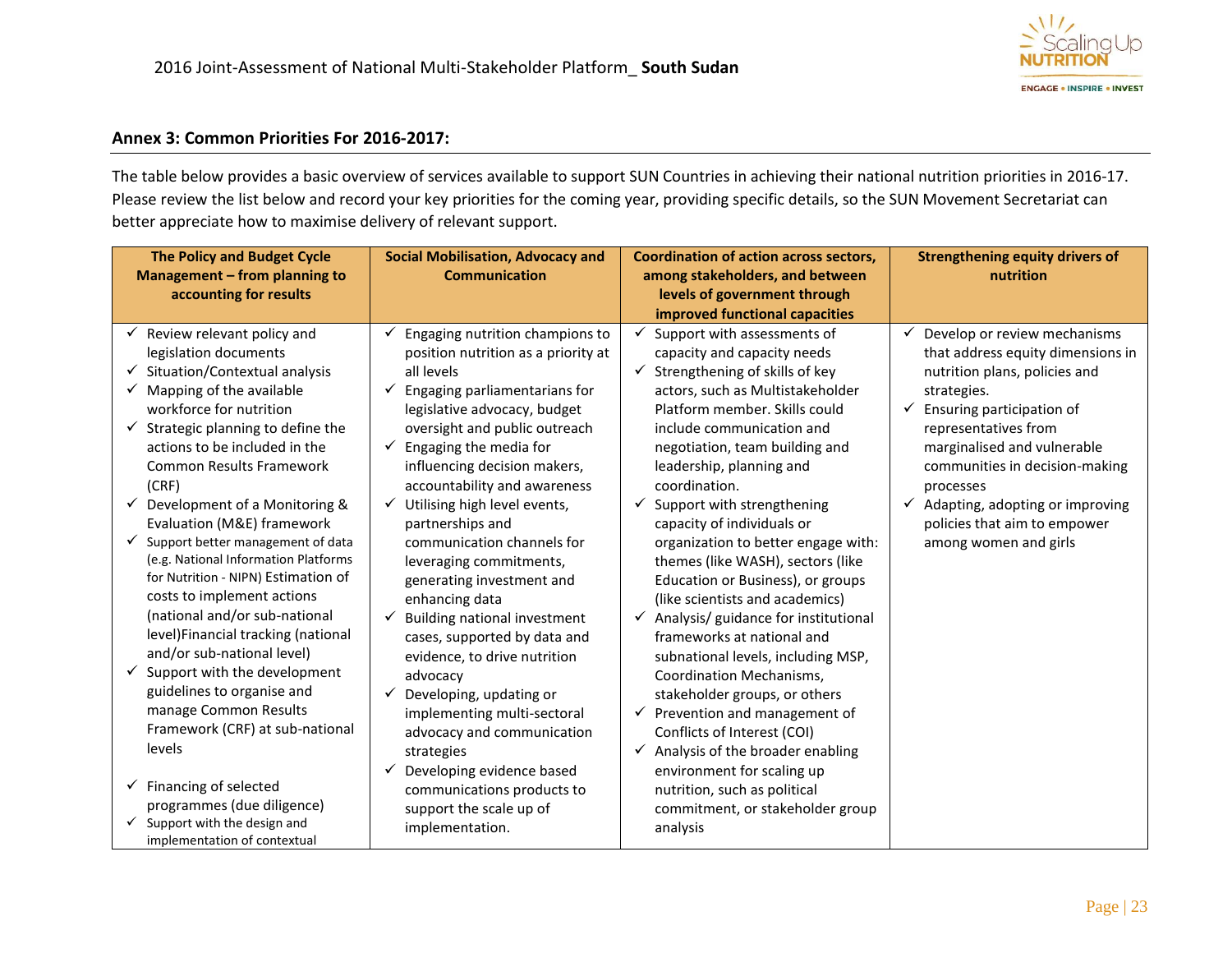

| research to inform implementation     |                                               |                                             |                                     |
|---------------------------------------|-----------------------------------------------|---------------------------------------------|-------------------------------------|
| decision-making                       |                                               |                                             |                                     |
| Support with the design and           |                                               |                                             |                                     |
| implementation of research to         |                                               |                                             |                                     |
| generate evidence                     |                                               |                                             |                                     |
| Specify your country priorities for   | <b>Specify your country priorities</b>        | Specify your country priorities for         | Specify your country priorities for |
| 2016-17 and if support is             | for 2016-17 and if support is                 | 2016-17 and if support is available         | 2016-17 and if support is           |
| available in-country:                 | available in-country:                         | in-country:                                 | available in-country:               |
| Review relevant policy and<br>✓       |                                               |                                             |                                     |
| legislation documents                 | parliamentarians<br>Engaging<br>✓             | $\checkmark$ Strengthening of skills of key |                                     |
| Strategic planning to define the<br>✓ |                                               | actors, such as Multistakeholder            |                                     |
| actions to be included in the         | legislative advocacy,<br>for                  | Platform member. Skills could               |                                     |
| <b>Common Results Framework</b>       | budget oversight and public                   |                                             |                                     |
| (CRF)                                 | outreach; technical support                   | include communication and                   |                                     |
|                                       | for<br>advocacy<br>process                    | negotiation, team building and              |                                     |
| Technical support on procedures,      | including<br><b>SUN</b><br>having             | leadership, planning and                    |                                     |
| guidelines on how to define the       | Secretariat advocacy staff                    | coordination.                               |                                     |
| actions and development of the        |                                               | Facilitate training materials and           |                                     |
| <b>CRF</b>                            | conduct the relevant training                 | coaching to staff to conduct                |                                     |
| Development of a Monitoring &         | / workshop                                    | training for members of multi               |                                     |
| Evaluation (M&E) framework            | Developing,<br>updating<br>$\checkmark$<br>or | stakeholder platform                        |                                     |
| Relevant technical support to         | implementing<br>multi-sectoral                |                                             |                                     |
| committee<br>steering<br>and          | advocacy and communication                    |                                             |                                     |
| of<br>workshop<br>facilitation<br>to  | strategies                                    |                                             |                                     |
| develop M&E framework                 | Financial and technical support               |                                             |                                     |
|                                       | Social<br>for<br>developing                   |                                             |                                     |
|                                       | mobilisation<br>and<br>advocacy               |                                             |                                     |
|                                       | strategy                                      |                                             |                                     |
|                                       |                                               |                                             |                                     |
|                                       |                                               |                                             |                                     |
|                                       |                                               |                                             |                                     |
|                                       |                                               |                                             |                                     |
|                                       |                                               |                                             |                                     |
|                                       |                                               |                                             |                                     |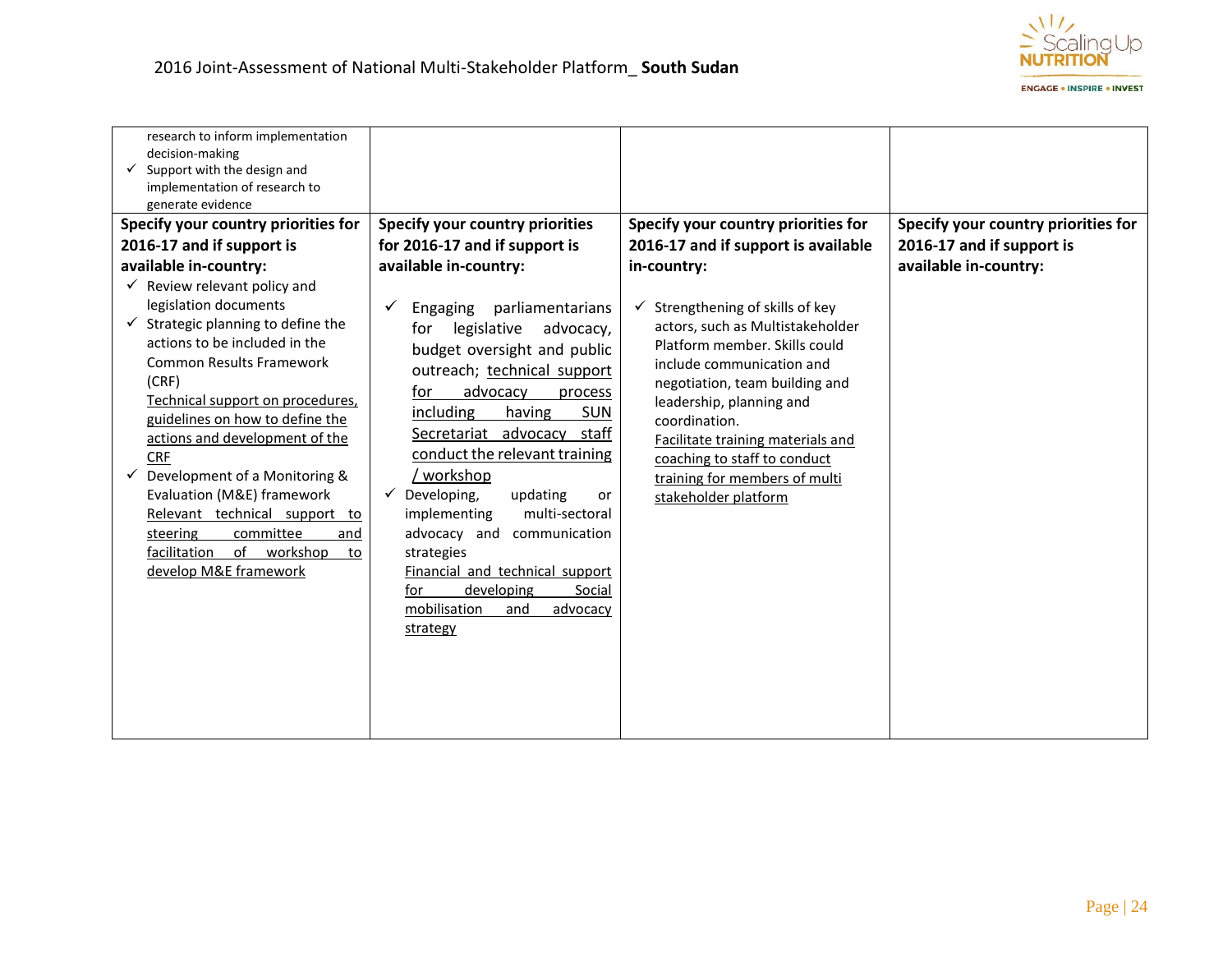

#### **Annex 4 – Scaling Up Nutrition: Defining a Common Results Framework**

### **The SUN Movement Secretariat has prepared this note to help you take stock of progress with the development of a Common Results Framework**

- 1. Within the SUN Movement the term 'common results framework' is used to describe a set of expected results that have been agreed across different sectors of Government and among other stakeholders.
- 2. The existence of a negotiated and agreed Common Results Framework helps different parts of Government and other Stakeholders (including development partners) to work effectively together.
- 3. The ideal is that the Common Results Framework is negotiated and agreed under the authority of the highest level of Government, that all relevant sectors are involved and that other stakeholders fully support the results and their implementation.
- 4. The Common Results Framework enables different stakeholders to work in synergy, with common purpose. It combines (a) a single set of expected results, (b) an plan for implementing actions to realize these results, (c) costs of implementing the plan (or matrix), (d) the contributions (in terms of programmes and budget) to be made by different stakeholders (including those from outside the country), (e) the degree to which these contributions are aligned – when designed and when implemented, (f) a framework for monitoring and evaluation that enables all to assess the achievement of results.
- 5. When written down, the Common Results Framework will include a table of expected results: it will also consist of a costed implementation plan, perhaps with a roadmap (*feuille de route*) describing the steps needed for implementation. There may also be compacts, or memoranda of understanding, which set out mutual obligations between different stakeholders. In practice the implementation plan is often an amalgam of several plans from different sectors or stakeholders – hence our use of the term "matrix of plans" to describe the situation where there are several implementation plans within the Common Results Framework. The group of documents that make up a country's Common Results Framework will be the common point of reference for all sectors and stakeholders as they work together for scaling up nutrition.
- 6. The development of the Common Results Framework is informed by the content of national development policies, strategies of different sectors (eg. health, agriculture, and education), legislation, research findings and the positions taken both by local government and civil society. For it